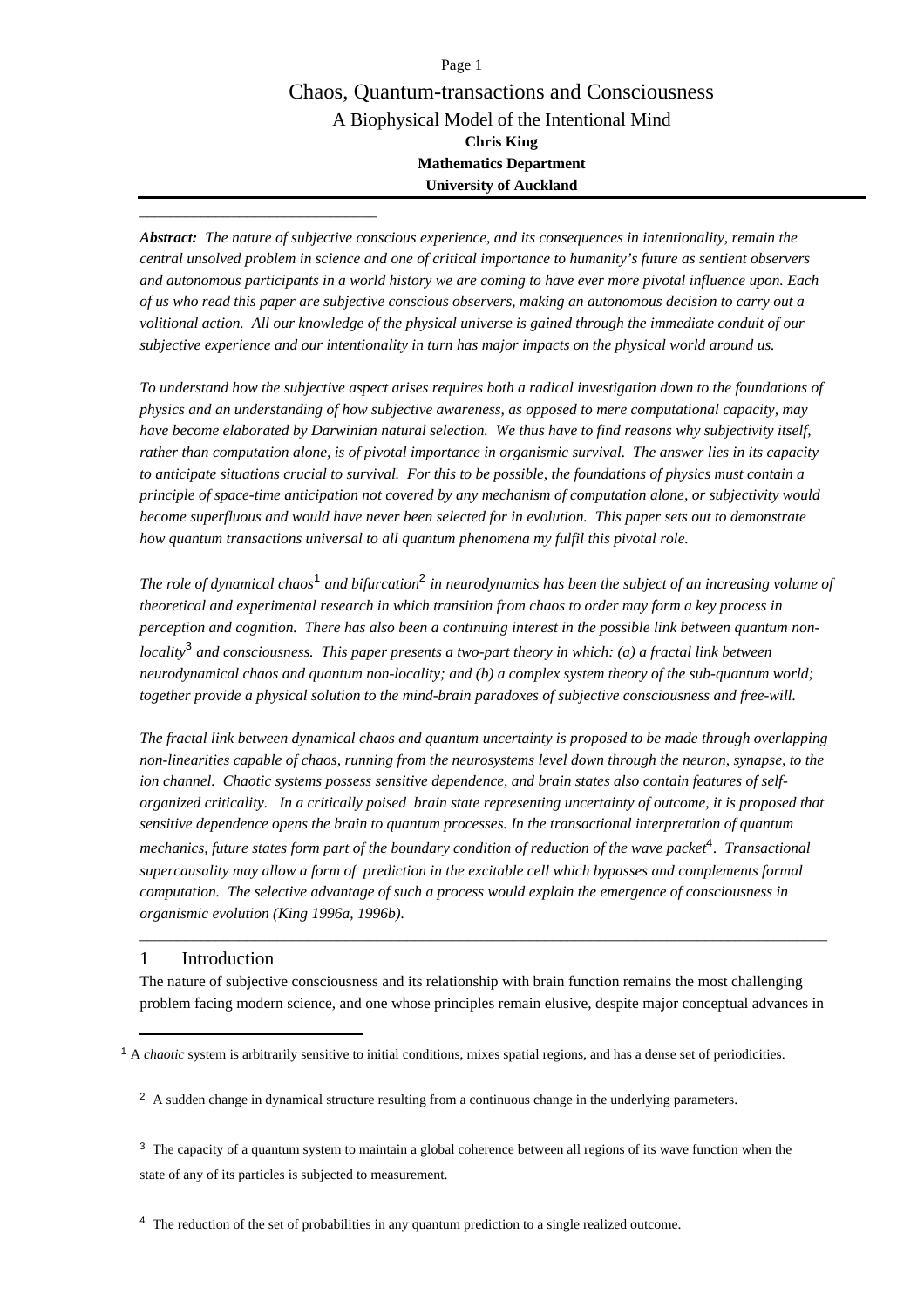other fields. This suggests a progress in understanding the mind-brain relation requires a further biophysical discovery. This paper presents a model in which chaos and novel quantum mechanical principles combine to give a physical description in which mind can interact with brain and in addition provide a potential predictive advantage of evolutionary significance for the organism.

The possible involvement of chaos in consciousness has been raised by a variety of researchers from Skarda and Freeman (1987) to Hardcastle (1994) and in several of my own papers King (1991, 1996) based on the usual process of neurons, synapses, and ion channels. Hameroff (1994) has also discussed the potentiality of microtubules<sup>5</sup> to use Bose-Einstein condensates<sup>6</sup> as a quantum computer<sup>7</sup> possibly in the form of cellular automata<sup>8</sup> operating on the microtubule's protein subunits, coupling these to global brain states through coherence9.

The current model also develops from properties of the single cell but utilizes the central electrochemical properties of cell membrane excitations, broad neurodynamical features including coherence and chaos, and a potentially predictive property of quantum-nonlocality universal to all quantum interactions.

The model consists of two parts:

j

(1) A *polyfractal* linkage between chaotic neurosystems, the excitable cell, and the molecular level of the synapse and ion channel. Rather than being a simple self-similar process, this linkage involves biological structures with fractal dynamics which interact on a discrete series of descending scales, neurodynamic, cellular and molecular.

(2) A *transactional* interpretation of quantum mechanics, providing a space-time supercausality, which may be able to be utilized by the excitable cell, and consequently the dynamical nervous system, to provide an implicit form of anticipation of events which complements the predictive capacity of formal computation.

The paper is organized as follows: 2: The problems of consciousness and free-will. 3: A synopsis of the polyfractal and supercausal aspects of the model. 4: The polyfractal linkage between global neurodynamics, cellular and molecular levels. 5: Transactional supercausality as a basis for implicit anticipation in the excitable cell and brain. 6: Evolutionary origins of chaos and consciousness. Supporting evidence and detailed theory are postponed to the appendices so that the general reader can more easily understand the overall nature of the model. Appendix A: Fractal neurodynamics. Appendix B: Quantum mechanics and transactions. Appendix C: The role of global brain structures in consciousness. Experimental evidence remains suggestive rather than conclusive because of limitations of the current state of experimental research.

## 2 Consciousness and free-will: Two aspects of the subjective mind

The subjective mind presents both an existential dilemma and a two-fold interactive problem in relation to the physical world. While consciousness research has become a fashionable scientific area, the inverse interaction, free-will, raises acute scientific problems, because it invokes the spectre of causal interference in the physical determinism required for computation in the brain. In this paper I will advance a *complementarity* perspective in which mind and universe are *aspects of a complementary totality. The supercausal theory will solve the mind-*

<sup>7</sup> A formal computer using superimposed quantum states rather than discrete states.

<sup>8</sup> A simple algorithm evaluating the state each cell in a grid in terms of its neighbouring states.

<sup>9</sup> Two oscillations are *coherent* if their waves match phase, e.g. laser light.

<sup>5</sup> Subcellular organelles, forming subunits of the eucaryote flagellum, spindle apparatus of chromosome separation and serving cellular structural and transport functions.

<sup>6</sup> Many particles [bosons] existing in one wave function, illustrated by the laser and superconductors.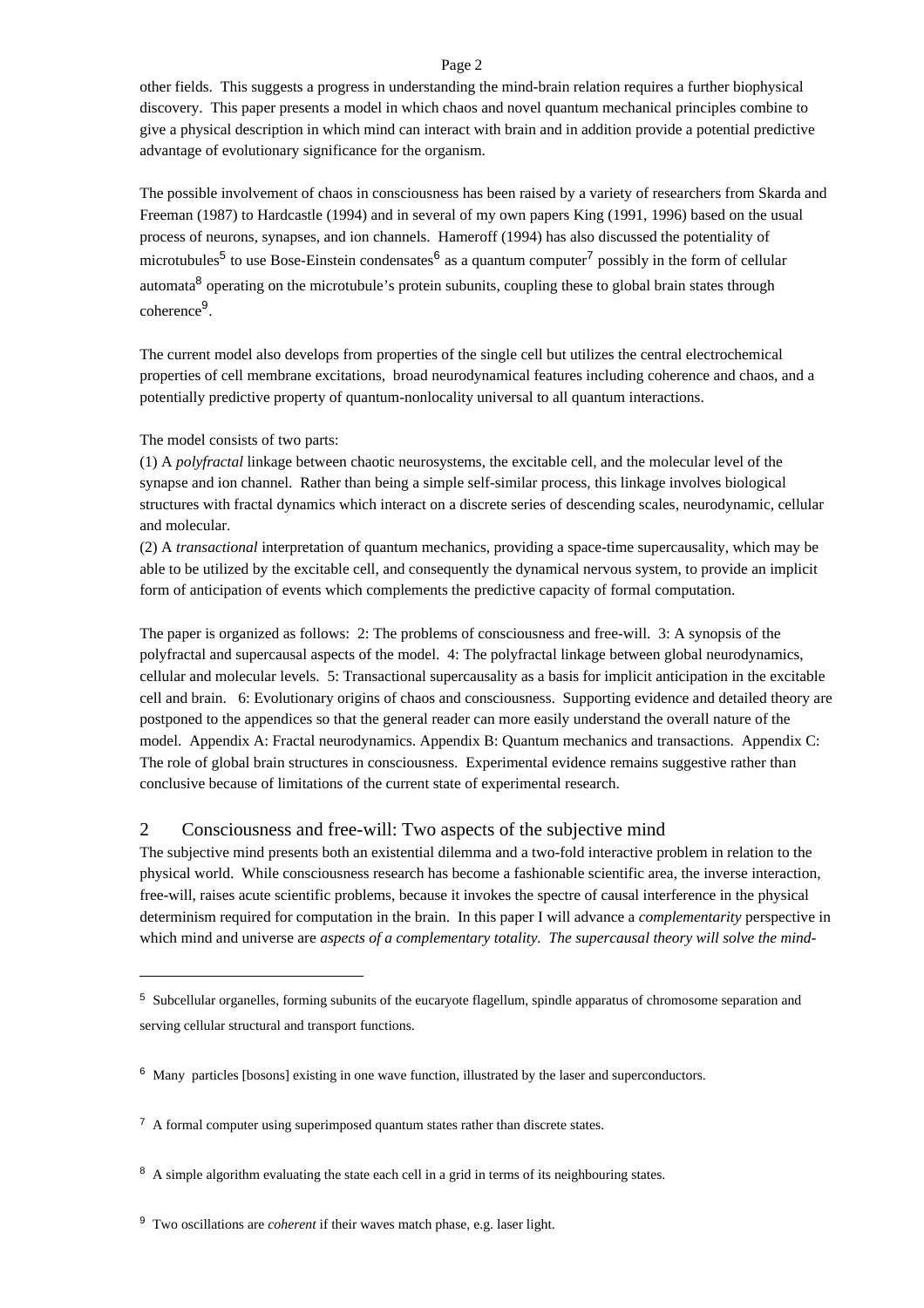*brain paradox in so far as it provides a physical explanation supporting an interaction between mind and brain. Subjective consciousness remains qualitatively distinct from and complementary to any objective description of its possible role, whether by transactional or other means.*

*Because consciousness and free-will are subject to multiple interpretations, I will make the following informal definitions:*

*Consciousness – Brain acts on mind*: subjective awareness accompanying attentive brain function. *Free-will – Mind acts on brain*: mental will, or intent, acting on brain function.

## **2.1 The primacy of subjective consciousness**

Although scientific description is based exclusively on the physical universe, our contact with reality is entirely through our subjective experience, whose consensus of stable representations we assemble into the physical world view. This subjective aspect of reality is often referred to as the conscious mind. Because its subjective nature makes it unavailable to objective investigation, reductionist descriptions identify it merely with functional attributes of the brain, inferring computational machines might also possess consciousness. However it remains unclear whether a physical universe without conscious observers could exist in any more than a purely conceptual or theoretical sense. Subjective consciousness may be necessary for the actualization of physical reality, and thus fundamental to physical existence (Barrow & Tipler 1988).

The conscious mind can also be described functionally as an *internal model of reality*. While such an explanation does not address the basis of subjectivity, it does help explain some of the more bizarre states of consciousness and is supported by many actively constructive aspects of sensory processing. Such an internal model can be described in terms of dynamical brain processes which undergo unstable transitions to and from chaos. Dynamical resonance also provides a direct means to solve the 'binding problem', how the unitary nature of mind emerges from distributed parallel processing (Hardcastle 1994).

## **2.2 The causal paradox of free-will**

A second critical property of mind comes into play as we move from perception into action. To quote Sir John Eccles : "It is a psychological fact that we believe we have the ability to control and modify our actions by the exercise of 'will', and in practical life all sane men will assume they have this ability" (Hooper & Teresi 1986). However this premise, which is basic to all human action, contradicts physical determinism, because any action of mind on brain contradicts the brain functioning as a deterministic computational machine.

A confluence of ideas between quantum physics and the science of mind may resolve this apparent paradox. Firstly physics has difficulty determining when collapse of the wave function from a set of probabilities into an actual choice takes place, leading to some interpretations in which the conscious observer collapses the wave function. Secondly quantum uncertainty and non-locality provide exactly the types of explanation which could enable the subjective experience of free-will to be consistent with a non-deterministic model of brain function. The unpredictability of chaos could in turn provide a means to link quantum indeterminacy to global brain states.

## 3 The polyfractal-supercausal model: a synopsis

## **3.1 The chaotically-excitable cell**

Chaotic excitation may have provided key advantages for the first cells, including sensitivity to light, vibration and chemical factors, through sensitive dependence on initial conditions, the capacity to generate electromagnetic fields and use them to sense other cells, to respond to internal changes and to utilize bifurcation in cellular decision-making.

A chaotic or unstable system can dynamically inflate arbitrarily small perturbations into global fluctuations. In the case of the cell, the underlying limit of such perturbations is the molecular level of the quantum. A cell in a chaotic state, or tuned to its own threshold of excitation could thus in principle be sensitive to a single quantum, as is the case for retinal cells fig 4(a). This could result from opening of an ion-channel, the release of a single synaptic vesicle or other processes. The effects of a single quantum fluctuation could thus become inflated into a burst of excitation of the cell.

#### Page 3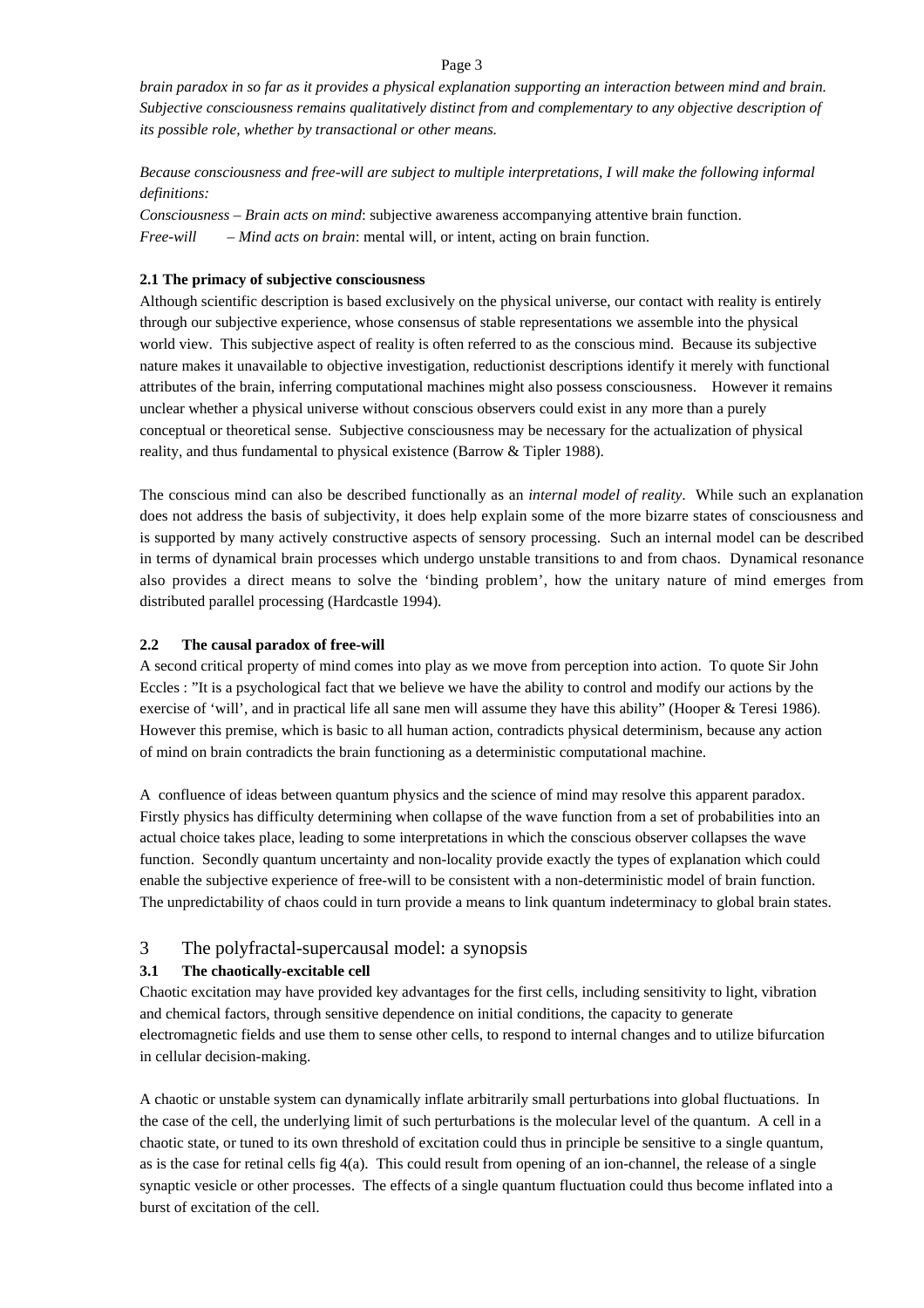Transactional supercausality asserts that all quantum wave reductions possess an anticipation of the future state of their absorbers, providing an implicit form of prediction in a sensitively excitable cell. By coupling related emissions and absorptions, the chaotically excitable cell may have thus gained access to anticipatory information about its immediate environment, providing a critical evolutionary advantage.

## **3.2 The polyfractal brain**

The idea is that this evolutionary advantage is then incorporated into the nervous systems of multi-cellular organisms, in which parallel organization, chaotic excitability and the capacity for coherence provide for the expansion of the existing cellular properties into global neurodynamics. The excitable cell, rather than neural net architecture alone, thus becomes pivotal in the evolution of the conscious brain.

The brain is conceived of as a *polyfractal*, a fractal complex of three distinct units: global neurosystem, cell and molecular complex, each capable of controlled chaos and interlocked structurally by a change of scale. Each is linked so that neurodynamical instabilities can be influenced by cellular instabilities which in turn can be influenced by quantum instabilities. Reciprocally, the nature of the global neurodynamic determines which cells are critical and each neuron can determine by its excitation and adaption which molecular organelles may be critical. This would provide a mutual scale interaction between global and quantum events.

The fractal branching structure of the neuron supports many-to-many connectivity enabling each successive processing stage to be an integral transform<sup>17</sup> of the preceding one, just as a hologram is a many-to-many representation of an image. Models of the nervous system have been proposed in which neural layers develop chaotic excitation modulated by attention, with the capacity to represent each perception in a distributed manner across the cortex through phase coherence, again leading to spatial coherence within temporal chaos and bifurcation, as in the case of the cell.

In using controlled chaos, the brain could link the instabilities of neurosystem, cell and molecular complex so that choice is made by an inflated quantum reduction. Such instabilities can complement formal computation because they correspond to heuristic choices<sup>31</sup>, where computation anyway becomes probabilistic. It the brain uses global instabilities in the transition from chaos to order, unstable resonances may become linked with quantum anticipatory excitons. Again here there is a structural complementation between quantum computation and transactional exchange. The complex connectivity of the brain could then enable its global dynamics to provide a new emergent manifestation of quantum non-locality, reflected in turn in the form of subjective consciousness.

## **3.3 The interactive mind**

j

The conscious mind would thus gain an anticipatory role in brain function, corresponding to the indeterminacies of the sensitively unstable brain. Free-will also gains a role, providing the choice made through collapse of the wave function. While an unstable brain might seem problematic, in dealing with the 'real' world, such instabilities are confined to sensitively forming a perception and making a decision already characterized by external circumstances. They are thus just those instabilities an active conscious mind requires.

## 4 Linking chaos and quantum mechanics.

*Chaotic systems* possess *sensitivity to initial conditions* and *computational unpredictability*, (Schuster 1986, Stewart 1989) because arbitrarily small perturbations exponentiate with time into global instabilities, the 'butterfly effect<sup>10</sup>. Sensitivity makes a chaotic system responsive. It also prevents a chaotic system from being predicted because infinitesimal errors exponentiate. It is thus impossible for an observer outside the system to describe it precisely enough to predict its outcome. The mixing property of chaotic systems results in states which permeate phase space<sup>11</sup>. They also generally contain an infinite number of distinct periodicities forming a rich internal

<sup>10</sup> As originally described by Lorenz, a butterfly flying in Hawaii could trigger a subsequent hurricane elsewhere in the Pacific.

<sup>11</sup> The space of internal configurational states of a dynamical system.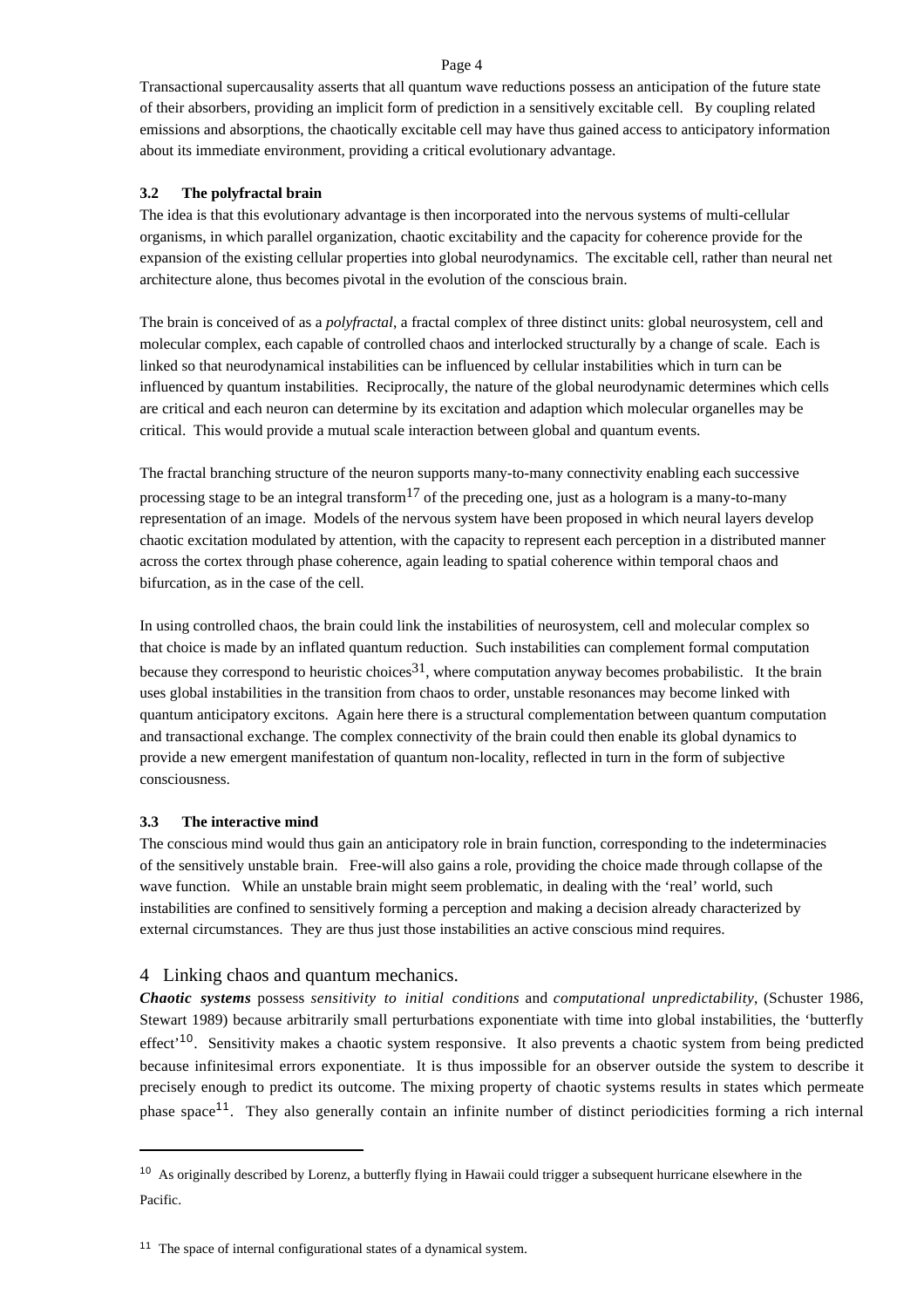structure which can be revealed by bifurcation out of chaos. Often this internal structure takes the form of a selfsimilar *fractal*, which may be an attractor<sup>12</sup>, repeller or other invariant set. Fractals characteristically repeat their structure on ever diminishing scales, displaying a power law relation from which a non-integer fractal dimension can be derived. In the polyfractal model, global neurosystem, cell and molecular complex , are linked so that they have mutually interactive instabilities.



Fig 1: Chaotic neurosystems dynamics is illustrated by: (a) Time evolving EEG with broad frequency spectrum and associated correlation dimensions. (b) The low correlation dimensions of a variety of brain states. (c) Phase portrait of an EEG recording (Babloyantz & Salazar 1985). (d,e) Chaotic and distributed processing is combined in Walter Freeman's model of olfactory bulb processing. Recognition of a given odour by the bulb arises from the distributed pattern of activity, occurring in bursts phased with inhalation. The time-dependent dynamics supporting this consists of bifurcation from low-level chaos to higher level activity which settles into an existing attractor [recognition] or develops a new one [learning] after exploring phase space in higher level chaos. Chaotic neural nets based on neuroanatomy can perform pattern discrimination tasks competitively with other neural net designs (Skarda & Freeman 1987). (f) Phase decoherence in novel or unexpected stimuli is consistent with a distributed model of processing based on oscillatory phase, similar to a hologram.

NOTE: All diagrams are digitally processed by the author. Original sources are indicated in the text or captions.



Fig 2: (a) Chay-Rinzel model (1985). Period 3 oscillations in *Nitella* indicate dynamics within the chaotic regime.

 $\overline{a}$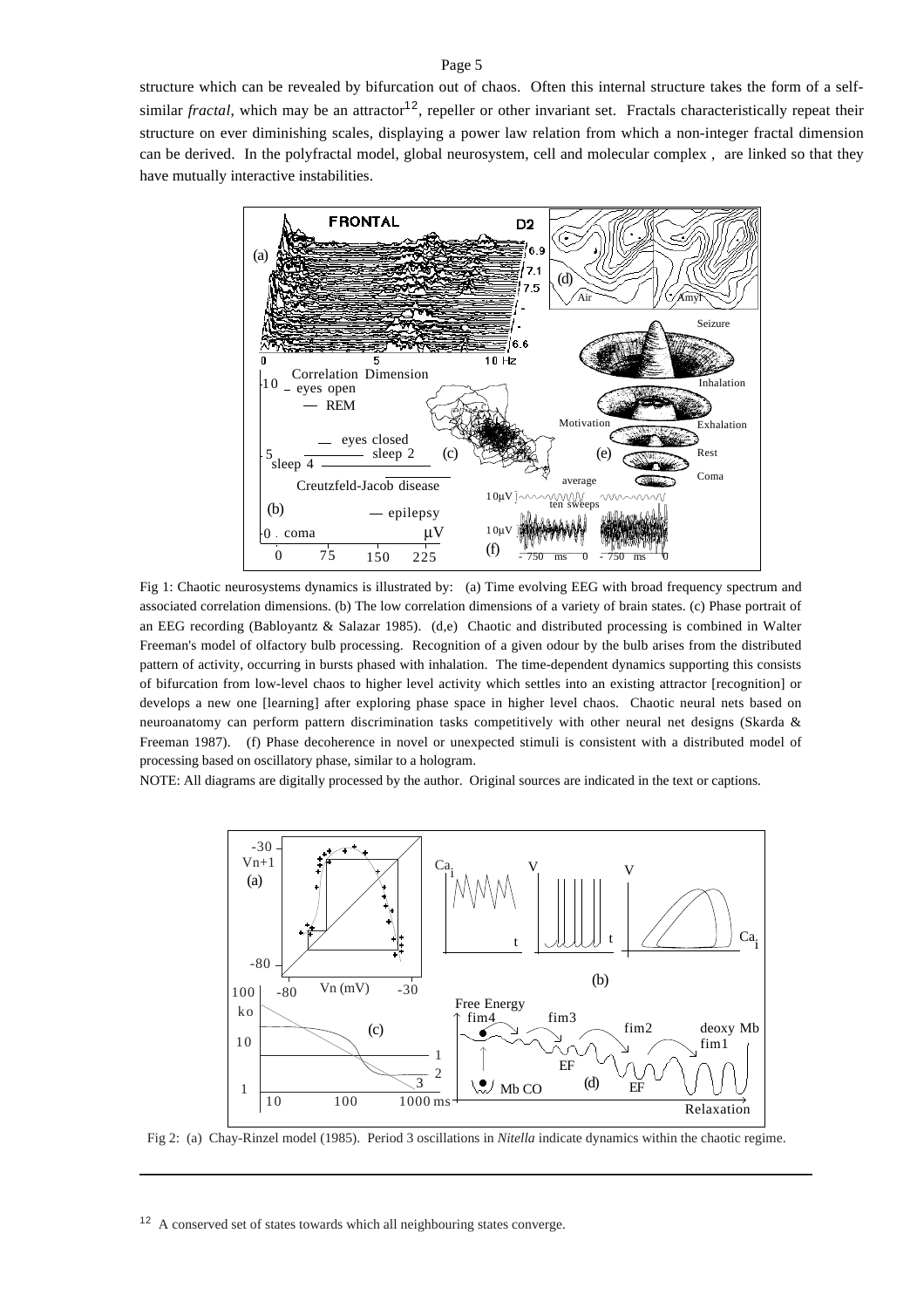(b) Period doubling bifurcation in model. (c) Experimental behaviour of voltage gated  $K^+$ -channel is consistent with a fractal model (3) rather than a one, or two step Markov chain (1,2) (Liebovitch et. al. 1987a,b). (d) Fractal dynamics of the excited muscle oxygen carrier protein myoglobin is illustrated in term of functionally important movements and equilibrium fluctuations involving a variety of quantum transitions on differing scales.

#### **4.1 The scale link between neurosystems and cellular dynamics.**

Appendix A outlines evidence for chaos and bifurcation in neurosystems, single cells and long-term adaption. Evidence for chaos, fig 1, has been detected in the electroencephalogram for a variety of natural and pathological states (a-c), although current techniques cannot distinguish chaotic and stochastic<sup>13</sup> processes for active attention. Freeman's model of sensory perception (d,e) is based on spatially coherent oscillations which are chaotic in the time domain, thus combining concepts of coherence, chaos and bifurcation in a single dynamical model. Transition to high energy chaos accompanies inspiration, enabling the system to explore its phase space and avoid becoming locked in any particular state. Reduction of the level enables the system either to fall into a learned attractor, or bifurcate to form a new one in the case of a novel stimulus. The model is consistent with complex system dynamics at the edge of chaos<sup>14</sup>. The resonances of non-linear dynamics are capable of inducing the spatial phase coherence, which accompanies recognition and orientation in experimental studies (f).

Freeman's model has been traditionally applied to cell assemblies consisting of hundreds, or thousands of cells whose individual behaviour may not reflect the global dynamic. However reciprocal coupling between major cortical areas and individual neurons could provide the capacity for a global neurosystem dynamic, which is unstable or chaotic, to become sensitive to instabilities in a single critical cell or synapse, which could consequently be amplified into a global fluctuation or bifurcation<sup>15</sup>.

Conversely the stability of single cells would be modified by the global dynamic. This situation naturally includes decision-making processes in which critical states determine the outcome. Such fractal dynamics have been explored in experimental models (Bower 1992, Teich 1992). The central nervous system includes reciprocal linkages between neurosystem architecture and the single cell. One is illustrated in fig 5(b) where a single hippocampal CA1 pyramidal cell has inputs from distinct brain regions, the sensoria and the reticular activating system via distinct neurotransmitters and distinct anatomical regions of the cell.

#### **4.2 The neuron as a fractal integral transform unit.**

j

On a descending series of scales, the neuron is structurally and functionally a fractal processing system, fig 3, in terms of its dendritic and axonic trees (b), and subcellular processing in dendritic microcircuits (d) and synaptosynaptic junctions (e). It is capable of unstable bifurcations and chaos, properties possessed neither by formal McCulloch-Pitts neurons nor the analogue neurons in optimizing nets such as the Hopfield net (Tank & Hopfield 1987). Despite the approximate conformity to linearity of neuronal conduction over a restricted range above threshold (ai), the neuron also displays self-organized criticality<sup>16</sup> in the form of tuning to its sigmoid threshold (aiii), limit-cycle bifurcation (aii), and chaotic dynamics as depicted by the Chay-Rinzel model, 7.1.2, fig 2(a,b), and found in a variety of experimental studies.

The obvious sophistication of typical central nervous neurons, with up to 100,000 synaptic junctions, having a

<sup>15</sup> This would effect only the existing instability, i.e. a single decision-making step at an uncertain point in computation.

<sup>16</sup> A system which converges to a critical state. Threshold tuning takes the neuron towards critical sensitivity.

<sup>&</sup>lt;sup>13</sup> A system based on repeated application of probabilities and random variables.

<sup>14</sup> Both continuous dynamical systems and cellular automata display enhanced complexity, including production of new structure and computational capacity [automata] when their parameters are close to, or traverse the boundary between chaos and order. Publications of the Santa Fe Institute discuss a variety of complex systems (e.g. Jen 1990).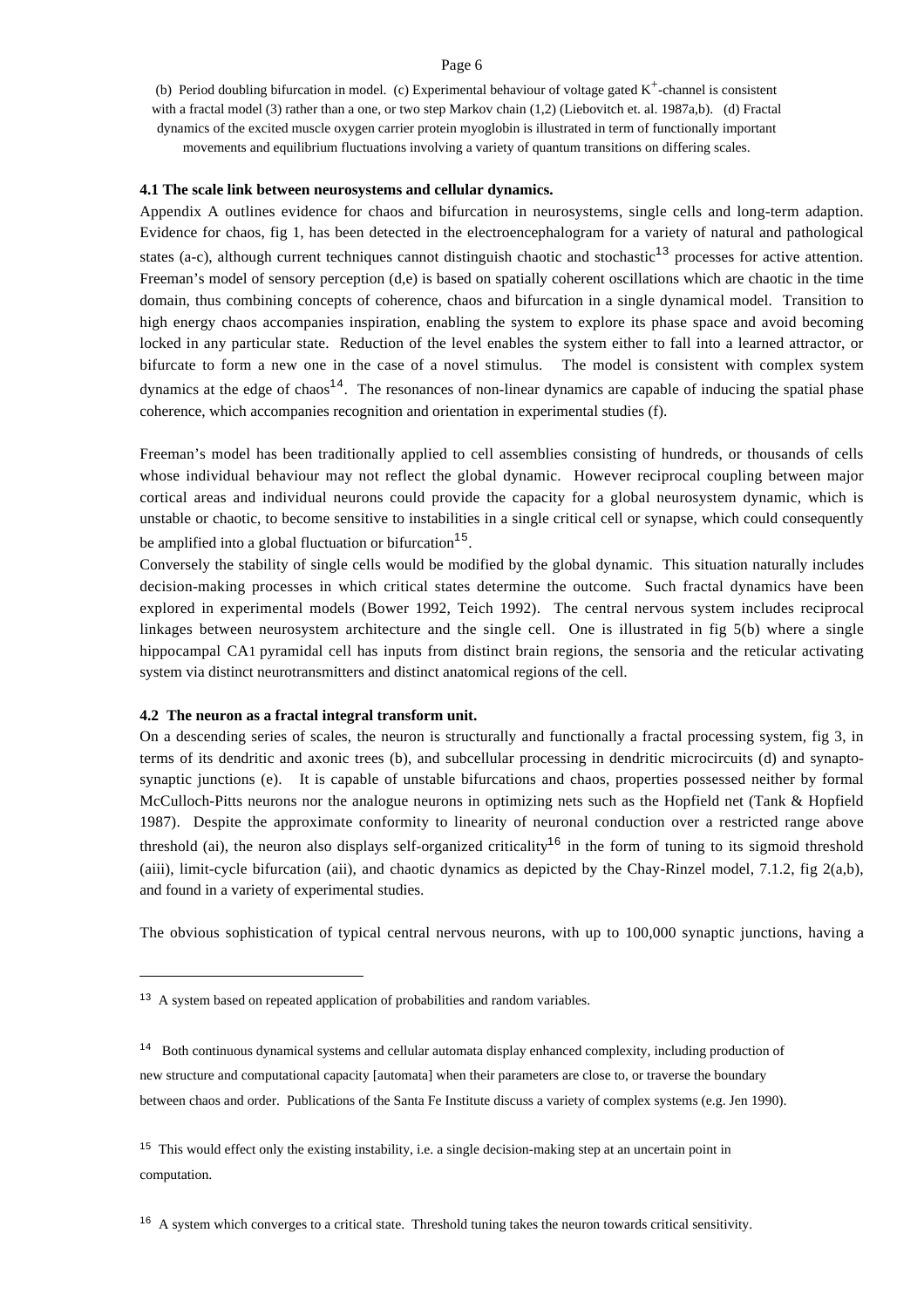variety of anatomical forms fig 3(c), contrasts markedly with artificial neurons and nets. The variety of up to 12 distinct modes of locomotion of *hydra*, which has an undifferentiated nerve net, illustrates that complex behaviour may arise as much from cellular sophistication as from neural net complexity. Single-celled protozoa also display behavioural complexity, leading to the conclusion that subcellular organelles can coordinate and process information.

The fractal aspect provides the neuron with its second outstanding complex systems feature, that of a *fractal integral transform*<sup>17</sup>, as exemplified by the Fourier transform of the hologram. The many-to-many nature of the synaptic contacts arising from the neuron's fractal structure, when organized in layers enables the sequential formation of complex sensory fields and modular cortical regions fig 6. Oscillatory phase fronts allow for coherence and transform inversion supporting the retrieval of previous states in the form of a hologram as suggested by Pribram (1971) and consistent with decoherence in experimental studies fig 1(f).

#### **4.3 Subcellular organelles, the scale link between cell and molecule.**

Cell organelles can similarly provide a fractal link between cellular and molecular dynamics. The dynamics of the synapse fig 3(e) and membrane involves a rich diversity of non-linearities including quadratic sensitivity in touch receptors and bilinear dynamics in synapto-synaptic junctions, both of which can be chaotic.

In cortical synapses, there is no need for the large number of vesicles seen in the neuro-muscular junction. It has been proposed that in some cortical synapses, the release of the contents of a single vesicle is sufficient to traverse the threshold and elicit a post-synaptic response. A vesicle, releases around 10,000 acetyl-choline molecules, activating 2000 ion channels, causing discrete micro-potentials even at the neuro-muscular junction, which depolarize the membrane by about 1 mV, sufficient to result in an action potential if a cell is already at threshold, making it dynamically feasible for unstable fluctuation at the level of the synaptic vesicle to precipitate cellular instability and subsequent global neurosystem bifurcation.

Eddington (1935) and Eccles (1970) discussed the possibility of quantum-mechanical action of the vesicle and pointed out that the uncertainty of position of a vesicle of 400  $^{\circ}$ A diameter and mass 3 x 10<sup>-17</sup>g is about 30<sup>o</sup>A, comparable with the thickness of the membrane. Because of this, the vesicle can be regarded as a quantum object, which is at the same time capable of triggering cellular and hence global instability. The topological closure of the vesicle membrane thus results in the amplification of quantal instabilities from the level of the molecule to the larger level of the vesicle. The kinetics of vesicle association with the pre-synaptic membrane is determined by protein binding, making vesicle release a function of the kinetics of a single molecular complex.

Concentration dynamics is linear only for single molecule interactions, but ion channels such as the acetyl-choline channel require two molecules for activation, again having quadratic dynamics. In the fractal model of ion channel kinetics Liebovitch (1987a), as discussed in appendix A, fig 2(c), molecular conformation changes occur fractally on scales varying from larger functionally important global changes to a variety of smaller thermodynamic fluctuations. Large protein molecules are thus both structurally and functionally fractals. The chaotic nature of quantum kinetics, fig 4(h,i) finally allows the neurodynamic interface with the level of the quantum. Microtubules have also been proposed as functional cellular automata (Hameroff 1987, 1994) which could also be significant in nervous function. Similar considerations apply to proteins which are responsible for vesicle release which, like the microtubules, form a paracrystalline structure. Beck & Eccles (1992) have cited this interaction as a principal vector for quantum stochasticity. Any of these structures could enable quantum fluctuations in a way which could result in global neurodynamic changes.

l

<sup>&</sup>lt;sup>17</sup> The Fourier transform integrates the values of a function by multiplying each with an oscillating sine function to form a frequency representation of the time-dependent function. A hologram forms a physical realization through the sinusoidal phase fronts of coherent laser light. Both act by a many-to-many integration process [each point on the hologram corresponds to waves coming from every point on the image]. Each can be inverted to retrieve the original form.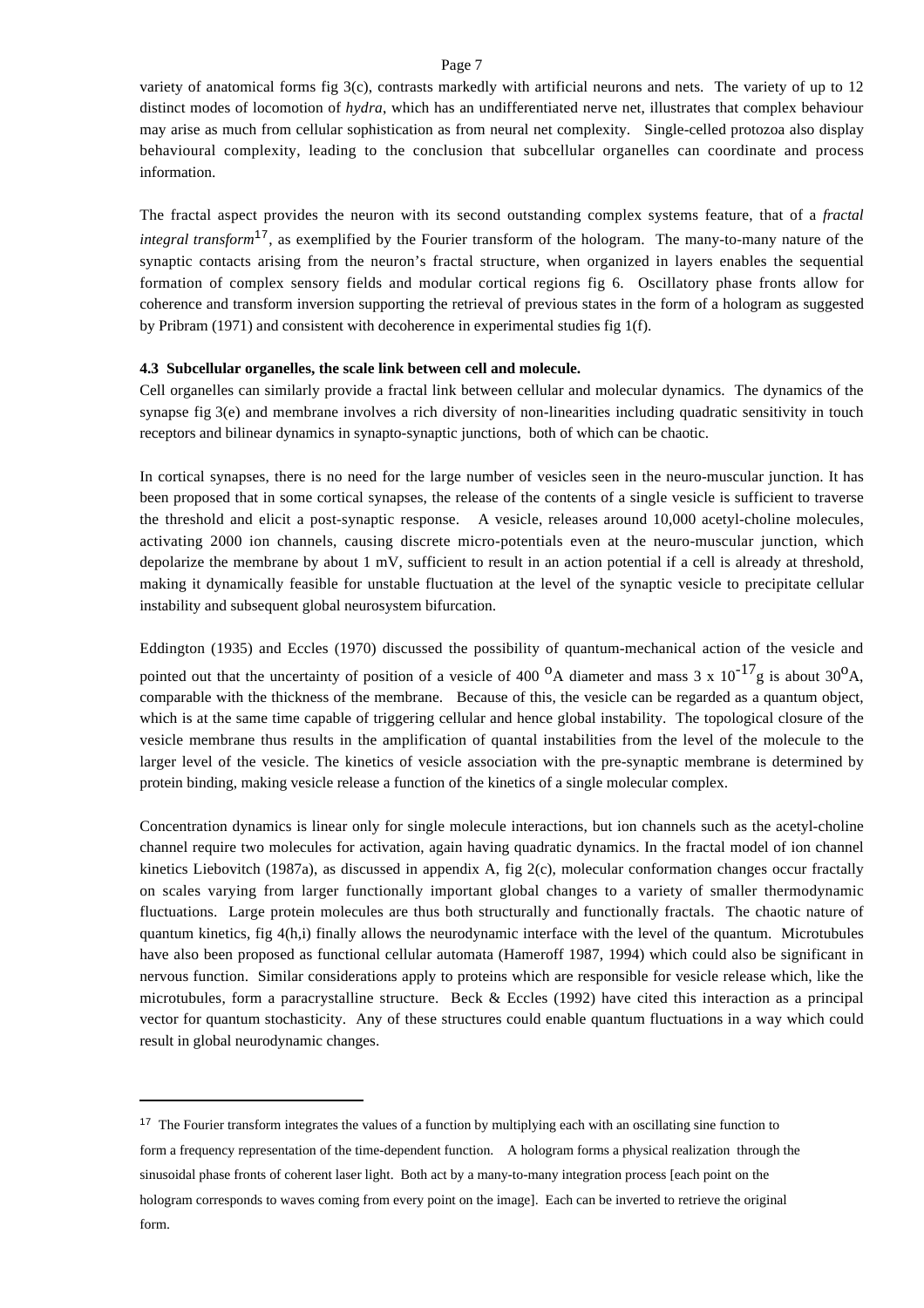#### **4.4 Polyfractality**

In the polyfractal model, global instabilities in brain dynamics are dynamically-linked to neuronal fluctuation. Threshold tuning similarly enables neuron to respond unstably to synaptic perturbations. Quantization at the level of the synaptic vesicle, ion channel and/or microtubule allows for capping off of the fractal process at the level of molecular complexes. Amplification of quantum fluctuations into micropotentials at the neuronal level could thus in principle, if the neurosystem is critically poised, lead to global bifurcation. Sensitive dependence and quantum amplification make the brain theoretically able to detect fluctuation at the quantum level, consistent with the sensitivity of sensory apparati which are all capable of detections at or close to single quanta, 8.1. It is thus possible for chaotic dynamics at the global, cellular, synaptic and molecular levels to combine to provide a fractal model in which global and quantum instabilities are linked by mutual interactions of scale.



Fig 3: Non-linear and fractal aspects of the neuron. (a) Limit cycle at excitation threshold (ii) illustrates neuronal non-linearity, despite approximate linear relation between depolarization current and firing rate in a limited range (i). Sigmoid transmission curve (iii) and mechanoreceptive bulbs also have a non-linear response. (b) Fractal dimensions of dendrites of two cell types and their electrodynamics (Schierwagen 1986). (c) Anatomical complexity of the neuron illustrated by the structural variety of

synaptic junctions, which also utilize distinct neurotransmitters. (d) Dendritic microcircuits and synapto-synaptic junctions (e) place the level of net organization one or two levels below the neuron. Synaptic conduction involves many feedbacks, some of which, including the two-molecule activation of the acetyl-choline ion channel have quadratic rather than linear concentration dynamics.

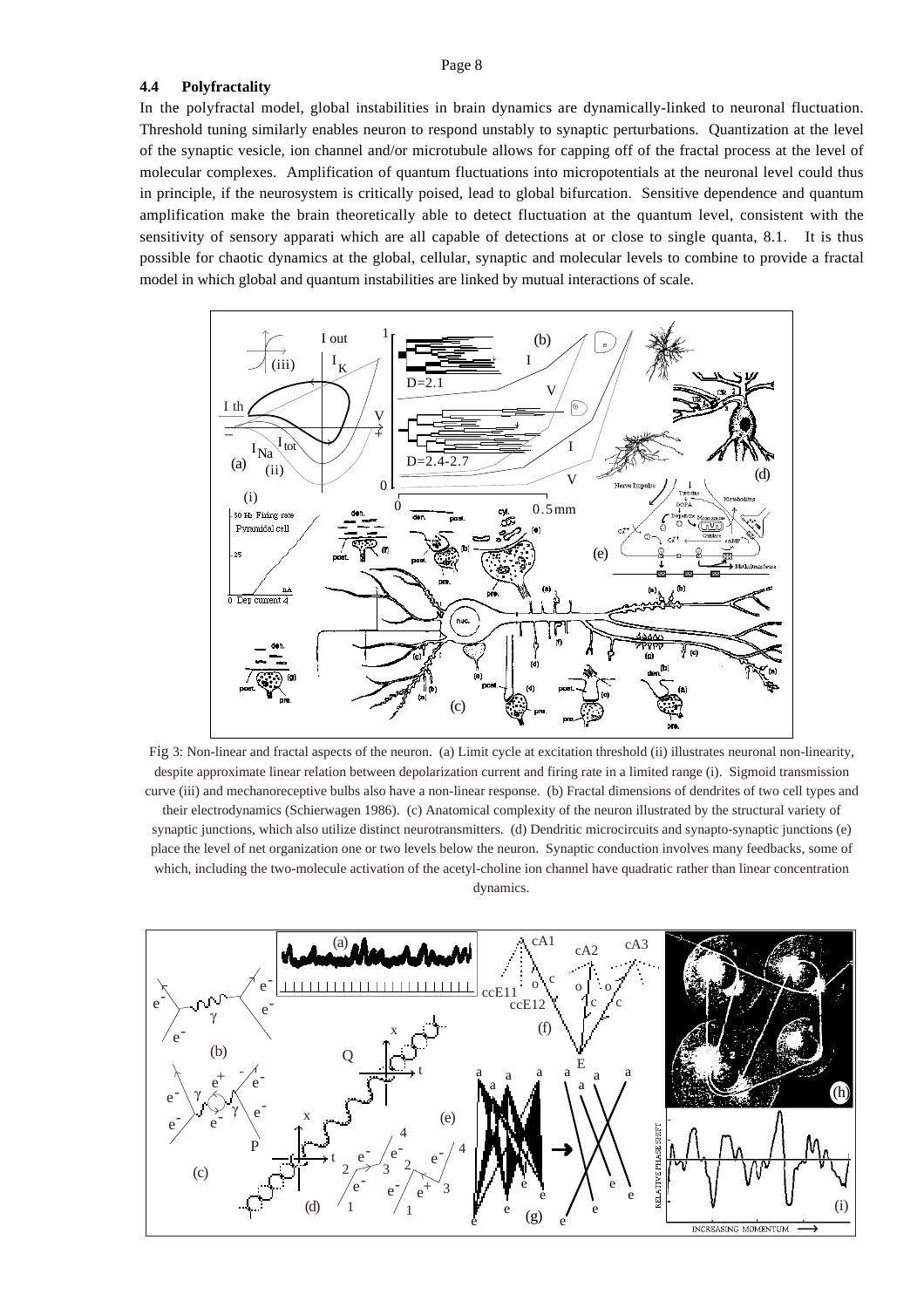Fig 4: (a) Excitations of single rod cells show peaks with 0, 1, or 2 photons being registered, consistent with quantum statistics of photons being released very slowly at a rate corresponding to the marks below (Bailer & Lamb ex Blakemore 1991). (b) Feynman diagram of exchange of a photon, (c) higher-order diagram. (d) One-photon transaction involves interfering offer and confirmation waves. (e) Electron deflection and positron creation and annihilation. (f) Contingent emitters and absorbers as boundary of collapse.(g) Transactional reduction reduces to a combinatorial problem. At first all emitters and absorbers are correlated. Afterwards only the selected pairs. (h) Electron traversing a molecule has continuous variation of time [phase] with chaotic irregularity (i) (Gutzwiller 1992).

It is one thing to establish that fluctuations at the quantum level could become amplified into global instabilities in the brain, but quite another thing to explain why the brain should find it advantageous to allow seemingly disordered processes to intervene in its functioning. Normally noise is an anathema to computational precision. How then could quantum-chaotic processes have been selected in evolution and utilized in nervous system function?

#### 5 Supercausality and the conscious brain

## **5.1 Transactions and correlations**

j

Energetic interactions in the universe are based on real, positive energy particles. All quantum force field interactions are mediated by virtual particles which depend on the existence of both emitter and absorber because the exchanged particle can only be in existence for an interval determined by the uncertainty relations 8.3.2. A virtual particle can become real if it is given a real positive energy<sup>18</sup>, so real particles should behave likewise. The strict rule which prevents a single real particle being accidentally absorbed at two different places in a spatially extended wave function, indicates the absorber plays a significant role in wave function collapse, as do several famous experiments in which changing the configuration of the detection apparatus after emission has occurred changes the behaviour of the emitted particle (Horgan 1992). Heisenberg's idea that quantum mechanics describes our 'state of knowledge' of the system also places a formative emphasis on the detector as an absorber, in determining the rules of quantum collapse in any measurement. All particles may thus arise and demise in like manner out of the universe as a self-contained quantum system.

The transactional interpretation (Cramer 1986), appendix B, fig 4, is a formulation of quantum mechanics in which the emitter and absorber impose mutual time-symmetric boundary conditions on quantum interaction. This means that quantum non-locality, even in a one-particle wave function, is indirectly utilizing information about future states<sup>19</sup> of the universe in collapse of the wave function. The basis of the transactional interpretation is as follows: The emitter radiates an *offer* wave indicating it can emit a photon. This offer wave permeates space-time. All potential absorbers of the prospective photon throughout the universe at more distant and later times in turn radiate similar *confirmation* waves indicating they can absorb a photon, but this wave radiates backwards in time, reaching the emission vertex at the same instant the offer wave is radiated. The emitter is thus made aware of the existence of all potential absorbers. Collapse of the wave function then results in reinforcement of only one of the many potential absorbers. The mutual interference of the chosen offer and confirmation waves results in the wave function of a real photon travelling between the chosen emitter and absorber.

<sup>&</sup>lt;sup>18</sup> Real particle interaction differs from virtual interaction in one important respect, all possible virtual particle interactions happen simultaneously in force interaction, but in real particle interaction only a single quantum is exchanged out of an envelope of possibilities, the choice of which constitutes reduction of the wave packet.

<sup>&</sup>lt;sup>19</sup> The transaction starts out in many worlds. The contingent absorbers may also be contingent future states of other interactions, existing only as a probability in terms of quantum mechanics. However in the completed transaction, which happens for the emitter as soon as emission occurs, the existence of the absorber is certain. The collapse of any wave packet is thus a collapse of the universal wave function. The entire historical process is a single collapse appearing in serial time, but actually occurring throughout space-time in a supercausally-coupled event, the 'infinite clockwork' of Maria Sabina (22).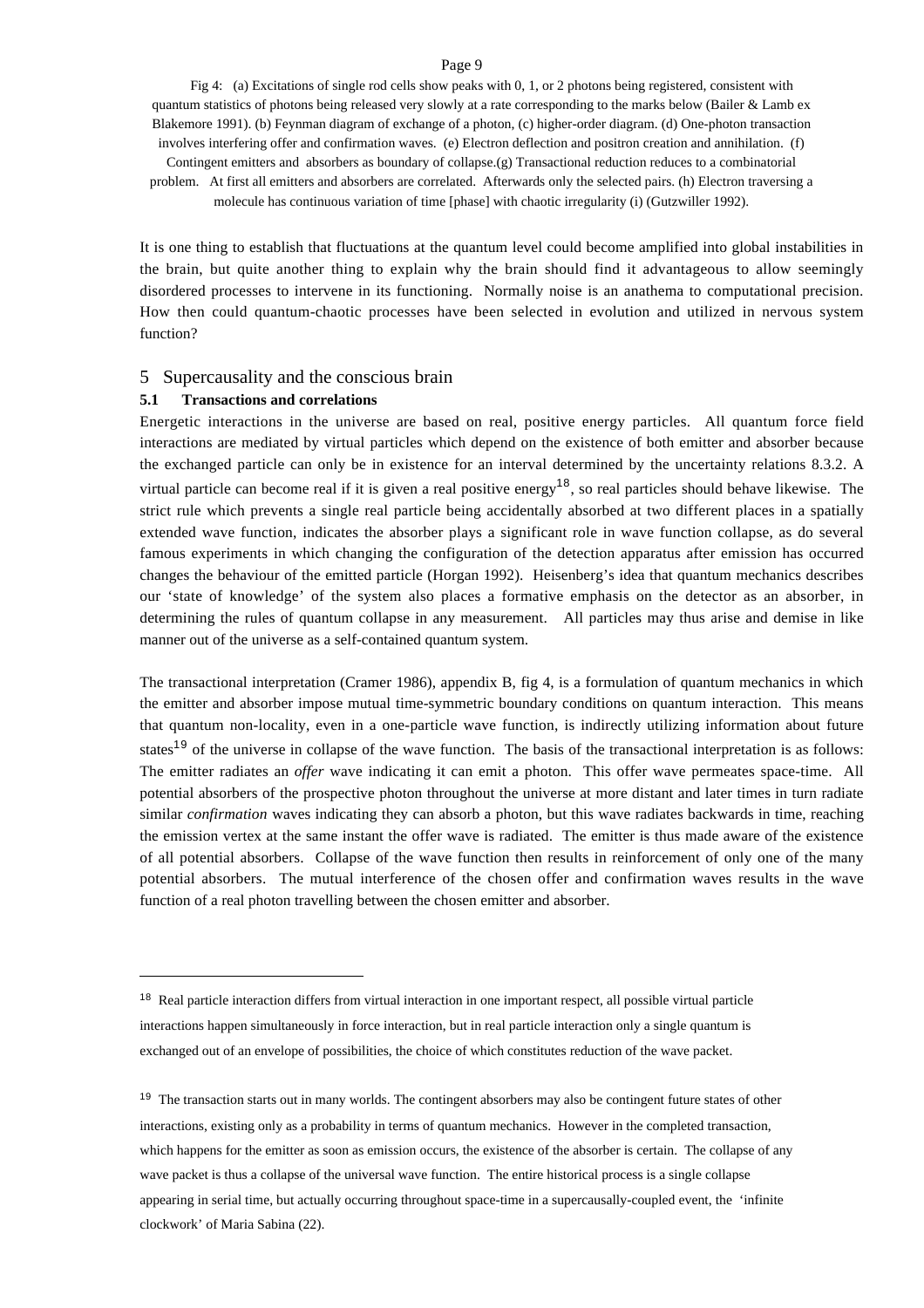The advent of Bell's theorem<sup>20</sup> and the pair-splitting experiments of Aspect et. al. (1982) among others, have demonstrated that in a splitting to form a quantum-correlated particle pair, non-locality ensures that, although neither is in a specific state to start with, when the state of one of the particles is measured, the other is immediately determined to have a complementary state. Although the information at each particle detector appears random, there is actually a correlation between the statistics of the two detectors which demonstrates non-locality. Because we can detect the correlation only when we examine both detectors, we cannot use the process to explicitly transfer information faster than the speed of light. The information is enfolded in the hidden<sup>21</sup> *implicate order* (Bohm 1980) of the sub-quantum world.

### **5.2 Transactional supercausality and quantum inflation**

Transactional supercausality or *transcausality* (King 1989) proposes a theory in which the temporal ordering of causal events is replaced below the quantum level by symmetric space-time transactions forming a *hidden* complex system. Rather than being random, quantum indeterminacy would arise from a non-local pseudo-random<sup>22</sup> process. Because future states are part of the boundary conditions, a transaction cannot be reduced to a deterministic process in terms of increasing time<sup>23</sup>. The absorbers may exist only as future probabilities arising from other future quantum interactions. A paradox in temporal determinism results. Transactional collapse thus carries predictive information in implicit form, which could be accessed by the emitter, for example through resonant excitations in which the brain emits and reabsorbs its own excitons.

In chaotic systems, sensitive dependence on arbitrarily small perturbations makes it possible for fluctuations on the quantum scale to eventually become amplified into global differences, something I will call *quantum inflation*. The interpenetration of classical and quantum chaos at the level of molecular kinetic processes<sup>24</sup> forms the lower scale limit where chaos and quantum non-locality merge, 8.4. This means that the underlying source of 'randomness' in kinetic processes is also quantum indeterminacy. In fact this is clear from quantum mechanics, in which evolution of the wave function is deterministic and reduction of the wave packet is the source of all natural 'randomness'<sup>25</sup>. Since every natural stochastic process can thus be traced ultimately back to indeterminacy, transcausality may apply to a variety of evolutionary and historical processes.

A more systematic form of anticipation could arise from parallel transactions which may provide anticipatory

<sup>21</sup> Bohm (1952) originally described such sub-quantum theories as *hidden-variable* theories.

j

<sup>22</sup> A [super]causal process is pseudo-random if successive values approximate those of a random distribution in that all values are equi-probable and there are no dominant periodicities. A system with many interacting parts such as a classical gas may return pseudo-random measurements because the position of any particle is a function of the positions of all the others.

<sup>23</sup> It is thus neither random nor predetermined, providing consciousness with a critical role.

This is a double-edged privilege however, as responsibility takes on cosmological proportions!

<sup>24</sup> Kinetic interactions of an electron with a molecule are an experimental example of quantum chaos, fig5(c).

<sup>25</sup> Transactions would also explain the occurrence of causally unrelated coincidences, Jung's *synchronicity* and the stochastic basis of the I Ching (Wilhelm 1951).

<sup>&</sup>lt;sup>20</sup> Bell's theorem placed limits on the correlations between two particles in a single wave function if they were related in a local and causal manner. Experiments, including Aspect et. al. (1982) proved correlations exceeded these bounds, confirming the intrinsic non-locality of quantum mechanics.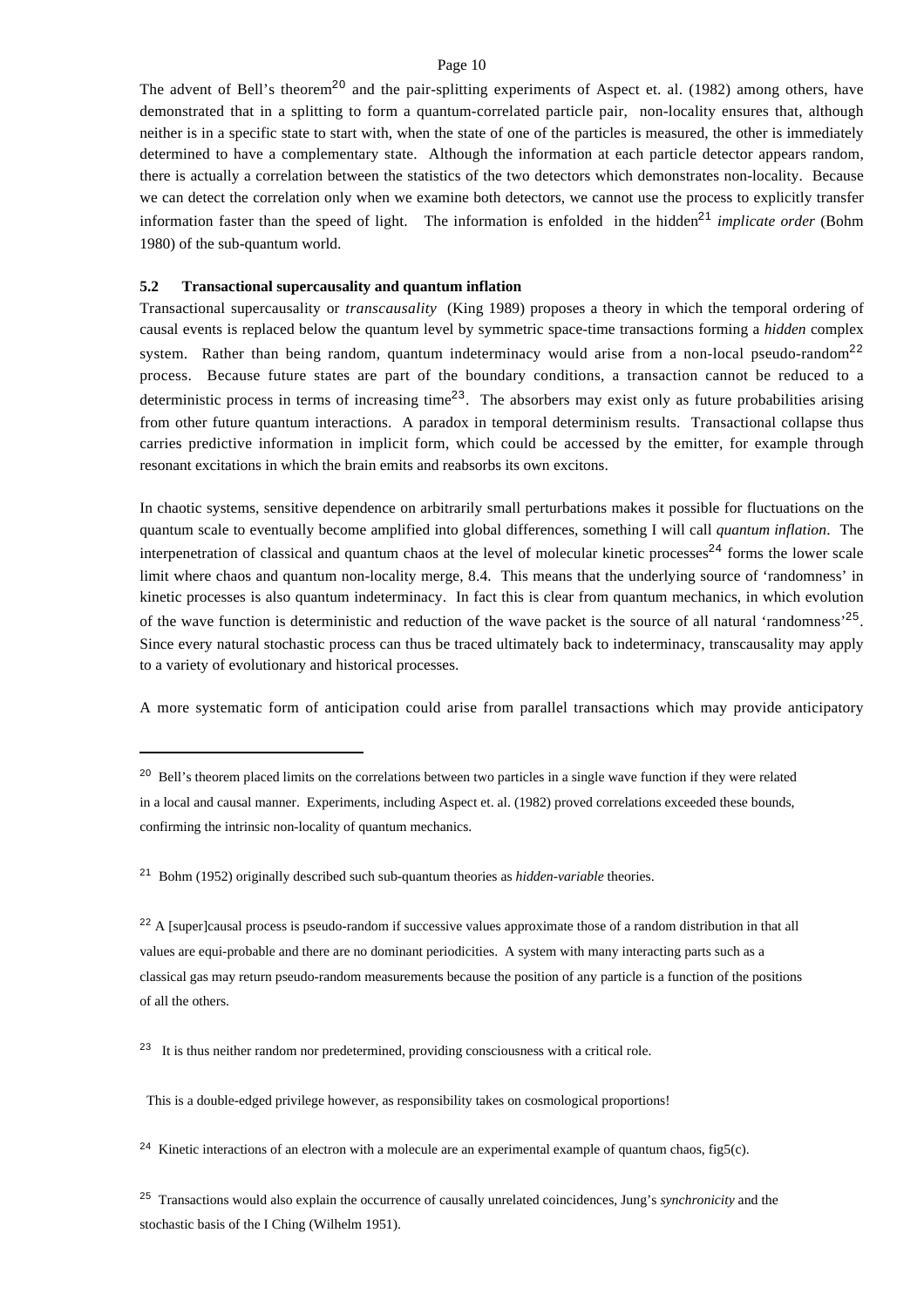information in implicit form through correlated behaviour. The apparent randomness of quantum indeterminacy may conceal other types of correlation more general than those seen in correlated pairs or multi-particle Bose-Einstein condensates. It has been proposed that all particles in the universe are correlated by virtue of their emergence from the common universal wave function. There may thus be many other types of correlation occurring in the supposed randomness of quantum probabilities. Depending on the exact model for the correlations envisaged, such a population could be a looser collection, such as a set of contingent emitters and absorbers, like wave functions, or exchangeable particles.

A single cell with chaotic dynamic expressed globally via coherent excitation of the cell membrane might then access a form of prediction unavailable through classical computation. A collection of cells forming a neural net coupled in the form a global dynamical system could likewise experience linkage. The interaction could be based on coherent oscillations or on the quantum sensitivities of a chaotic system undergoing bifurcation. A variety of types of quantum exchange are possible such as photons, phonons or various excitons. The predictive interval would be related to the lifetime of the exchanged quanta. Long-lived quanta or reverberations might thus prove a predictive advantage. Emitters might function as quantum predictors for example through their interactive recoil (Storey 1994). Major oscillations of the electro-encephalogram, especially in the 10 Hz-100 Hz range might also form a basis for quantum linkage in the brain. Such oscillations could form a self-contained transactional system. Global resonances might form Bose-Einstein condensates as they become coherent, although doubt has been cast on the capacity of coupled molecular oscillators to do so Clarke (1994). Consciousness as a subjective manifestation of quantum non-locality may thus possess a predictive capacity that, like the pair-splitting experiments, comes in an implicate form which, although not formally computable, can emerge from an instability, subjectively experienced as a hunch or intuition.

#### **5.3 Representation of time in the cortex and in conscious experience**

Since Grey-Walter first made subjects witness movement of a slide show via a motor cortex probe and found they witnessed the slide change *before* they pressed a dummy button, the time properties of conscious experience have been a conceptual challenge. Two experiments outline some puzzling temporal properties of consciousness. In the first, (Kolers & von Grunau 1976) alternate lights of different colour flash for 150 ms with an intervening gap of 50 ms. Subjects report a single moving light which changes colour at the mid point, even on a first exposure, or random colour change. This creates an apparent paradox because the colour change apparently occurs *before* the second light has come on.

In a second class of experiment (Libet et. al. 1979), subject to repeated discussion (Libet 1985a,b,1987,1989, Churchland 1981 a,b, Honderich 1984, Snyder 1988) involves the subjective timing of stimulation of one hand [say the left, which excites the right somatosensory area] at the same time as direct stimulation of the opposite [left] somatosensory area. The genuine hand-tingle is perceived *before* the cortically induced one even if it actually occurred afterwards. Because of the considerable delay for the development of neuronal adequacy for the conscious experience [200 - 500ms] the time of the experience appears to be referred back to the primary evoked potential [10-20ms after stimulus]. Such temporal projection comes close to causal paradox. Libet comments "a dissociation between the timings of the corresponding mental' and 'physical' events would seem to raise serious though not insurmountable difficulties for the ... theory of psychoneural identity".

Dennett (1991) disavows such features as looping of the subjective time sequence out of the physical sequence, because the order of consciously perceived events does not have to be coincident with the physical or apparent physiological order when parallel processing builds up a global model of a time sequence from partial constructs. This approach implies that the completed representation cannot be formed until *after* the sequence ends. It is not clear this is the case with the first experiment.

As discussed in appendix C, the frontal cortex appears to be a distributed modular representation of intention and action in the same way the sensory areas are for perception, including both the capacity to anticipate the outcome of an evolving event and to utilize previous experience. Because it requires integration of past memories, present experience and future intentions and survival strategies, and because its functional basis may be phase coherence, our subjective internal model of time may more closely resemble a holographic image of space-time than merely a mechanical representation of time based exclusively on past data. Damage to prefrontal areas effects predictive sensory tracking tasks 9.4, in which the prefrontal cortex appears to utilize a modular representation of the phases of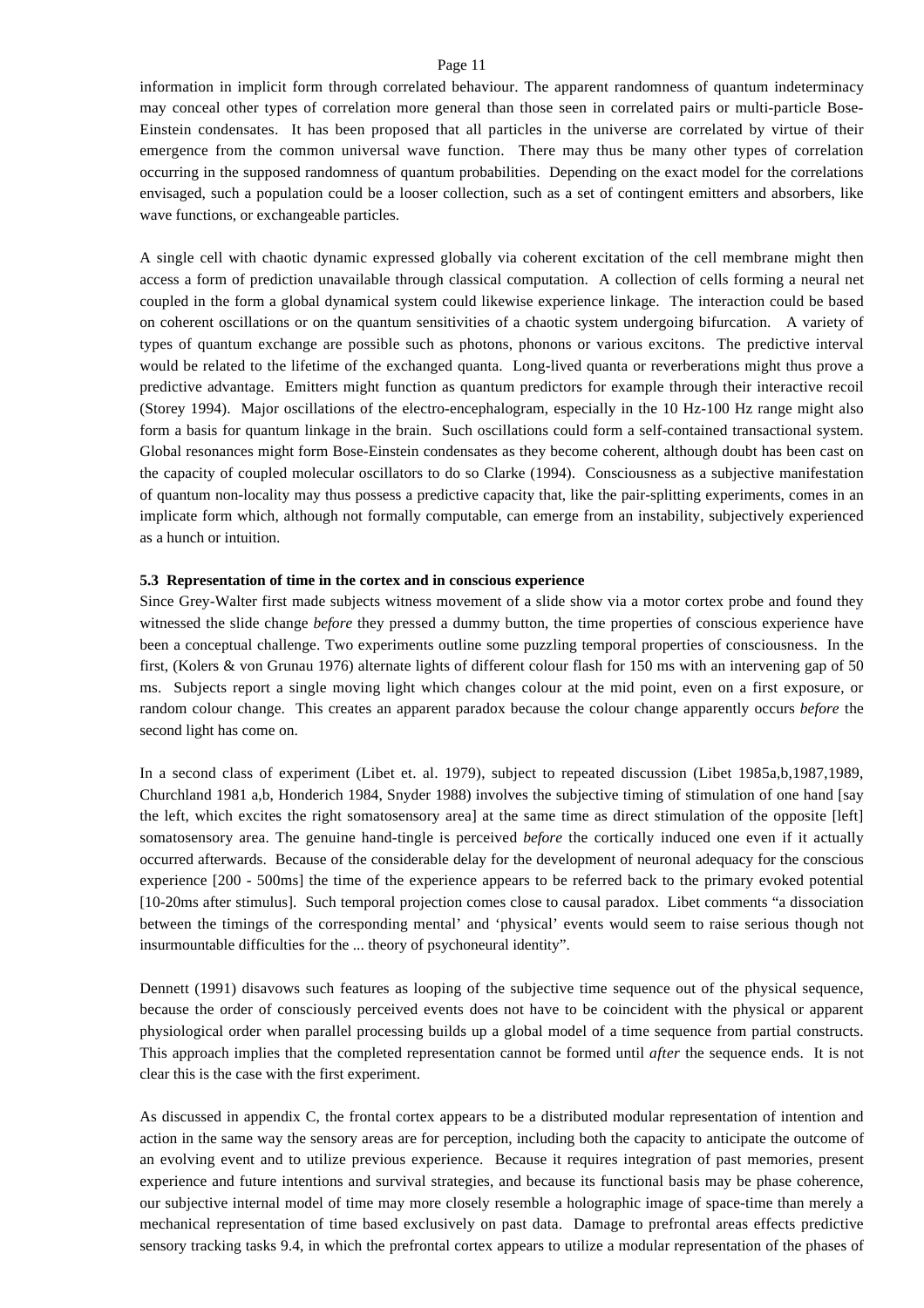a predicted action. The separate processing of movement in visual perception constitutes a similar temporal representation. A transform representation of time may provide better integration of past experience and future needs in response to situational demands than a time-consuming computation based only on past data 6.1. It is easy to see that visual perception constructs an external spatial reality, but is more difficult to accept time as a similar internal construct, in which the subjective experience of free-will or intent arises because the function of consciousness is to *anticipate*, forming an "ill-posed" problem in time whose outcome is not fully determined by the initial conditions.

The central task of the brain is the representation of the activity of the organism in terms of past and future actions. The likely basis for such a model is populations of dynamically coupled cells with chaotic excitation, bifurcating into coherently oscillating populations which induce Hebbian<sup>26</sup> reinforcement and hence synaptic adaption. Although these may include forms of time-coding, possibly provided by the hippocampus, coherent oscillations measure a circular phase-shift, i.e. an angle, and not a specific direction in time. Counting beats to determine frequency or wavelength also requires a reciprocal time or distance corresponding to the uncertainty relations, 8.3.3 $^{27}$ . The use of coherence is thus formally equivalent to quantum measurement. Quantum decoherence has also been proposed as a basis for wave function collapse (Zurek 1991). Cortical oscillations and their corresponding mental states may thus be inflated quanta reverberating through the brain. The subjective experience of the present may consequently be an extended *quantum of the present*, forming an envelope of immediate past and future states linked by transaction. This coincides with the way we generally deal with the present as a contextual flow of events linking past and future in integral attention spans of around half to one second duration.

When the the attention process is fixed on itself and sensory and/or cognitive processes are suspended, a variety of unusual reflexive mental states result, demonstrating that the mind is capable of self-generative behaviour in which unusual *anticipatory* space-time properties have been reported. These include the bizarre subjective realities of dreaming<sup>28</sup>, lucid dreaming (La Berge 1990), sensory deprivation, meditative trance and hallucinogenic visions<sup>29</sup>.

j

<sup>28</sup> Dreaming has been reported to have unusual space-time properties, associated as much with future as with past experiences (Dunne c1935). Many traditional cultures report the use of dreams to anticipate future problems and events. The dreaming state is not viewed as an illusory representation of the 'real world'. In the shaman's description, the *dreaming* aspect of reality underlies the physical, so that the waking experience of the physical world is a restricted aspect of a wider and more fundamental totality. After reading Dunne, I had a double nightmare that I was being stung. I awoke at eight and told my wife the dream. At nine I was stung wide awake by a wasp. I have been chasing the tail of that sting ever since! The night before I delivered a lecture on this subject at Oxford, I dreamed that I was being attacked in the shoulder by nurses. Next morning, as a result of unexpectedly accompanying a friend to a doctor, I was vaccinated in both shoulders by his nurses.

<sup>29</sup> Five aspects of visionary states are noted in societies making ritual shamanic use of hallucinogens; geometrical illusions, visions of animals and demons, separation of the mind from the body, clairvoyant visions of distant places, and divination of past or future events (Harner 1973). *"On the day following one ayahuasca party, six of nine men informed me of seeing the death of my 'chai', my mother's father. This occurred two days before I was informed by radio of his death"*. The mushroom shamaness Maria Sabina avowed *"The more you go inside the world of teonanacatl the more things are seen. And you also see our past and our future, which are there together as a single thing already achieved, already happened . . . Millions of things I saw and knew. I knew and saw God: an immense clock that ticks, the spheres that go slowly around, and inside the stars, the earth, the entire universe, the day and the*

<sup>&</sup>lt;sup>26</sup> Hebb proposed that connected neurons which fire synchronously increase their synaptic strength.

<sup>&</sup>lt;sup>27</sup> The uncertainty  $\Delta v$  in a frequency measured by counting beats against a known wave for time  $\Delta t$  is  $\Delta t \cdot \Delta v \ge 1$ . Einstein's law  $E = h.v$  immediately returns the uncertainty relation 8.3.3. This suggests quanta apply the same discrete process.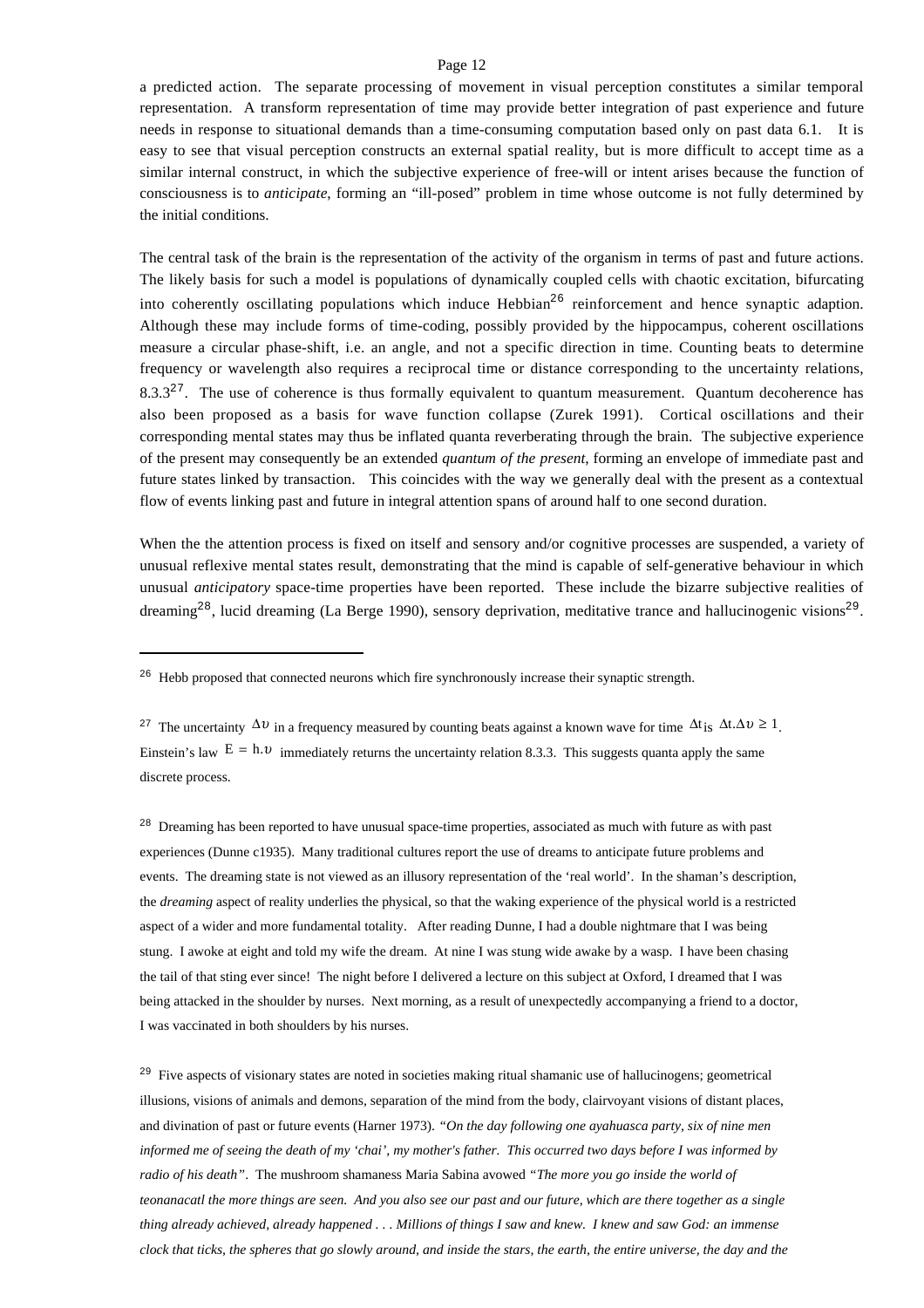Such reflexive conscious states may show us deeper features of how the conscious mind interacts with quantum supercausality than can be accessed from everyday waking experience, which is dominated by stable sensory representations of the 'classical' macroscopic world. They may thus be a unique avenue to discovering the implicate nature of quantum reality.

The problem of temporal representation is central to how attention and intention interact in the conscious moment. Attention is intentional as well as perceptual. The problem of the "ghost in the machine" (Koestler 1967) is essentially a problem of how such *intentional attention* is organised. As well as being an issue of control, this problem may be paradoxical in terms of any mechanistic description, because the boundary conditions of supercausality violate temporal determinism by including future states. The brain may thus be *intuitively conscious of the future* in a manner prohibited from deterministic description with increasing time.

#### 6 Evolutionary origins

j

## **6.1 The computational intractability of survival in the open environment.**

The principal task of the brain of is to optimize the survival strategy most likely to enable the organism to evade death and produce viable offspring. A computational problem is *intractable* if the number of computational steps required grows super-exponentially with the complexity of the problem, or *formally undecidable*. The *travelling salesman* problem (Bern & Graham 1989), finding the shortest route round *n* cities illustrates this, growing superexponentially.<sup>30</sup> Many adaption-survival problems in the open environment are intractable because the number of options in an open environment rapidly exponentiates, or undecidable because the problem becomes indeterminate. Some intractable problems can be solved approximately by probabilistic methods. Neural nets also utilize random fluctuations of gradually reducing energy to carry the net from local optima into a semi-global optimum. Chaotic ergodicity may function similarly in biological neurosystems.

An active organism must complete a processing task within 0.1-1 second if it is going to have survival utility, regardless of its complexity. This makes it clear why parallel processing is an integral feature of vertebrate nervous systems. The modular features found in sensory processing realize a type of fractal algorithm (Penrose 1989, Dewdney 1989) which in addition to parallelism, features fractal task assignment. Chaos and bifurcation provide additional attributes of sensitive dependence, ergodic phase space pervasion, and the capacity to form new symbolic structures through bifurcation.

A dynamical model for cognition would function as follows: The initial conditions determining a problem result in an series of bifurcations generating accumulating attractors which form stable 'symbolic' representations of those aspects of a problem which have been modelled. The complementary unstable component of the dynamic, representing the unsolved aspects, continues to chaotically explore phase space, either bifurcating to stability, or forming fractal and consequently quantum instabilities. The final resolution of such instabilities into a global attractor determines the solution to the original problem. If either the initial conditions or subsequent bifurcations prove incompatible, the dynamic may fail to cohere, precipitating a global rearrangement in which some of the intermediate stabilities are removed or replaced.

Decision-making, which might be solved heuristically<sup>31</sup> in a computer by making a random choice based on probabilities, corresponds to an unstable system poised at bifurcation. This might correspond to two interpenetrating assemblies of cells with differing coherent attractors, with a critical population of chaotically desynchronised cells. Developing a new learned perception can be realized a little differently. The neurosystem

*night, the cry and the smile, the happiness and the pain. He who knows to the end the secret of teonanacatl can even see that infinite clockwork"* (Schultes 1979, Guzman et. al. 1991,93).

<sup>30</sup> Given two directions and n-1 choices for the second city etc. we have  $(n-1)!/2$  steps, where  $n! = n.(n-1).(n-2)...$ .3.2.1

<sup>31</sup> Inclusion of many possible strategies with probabilistic decisions based on success rates.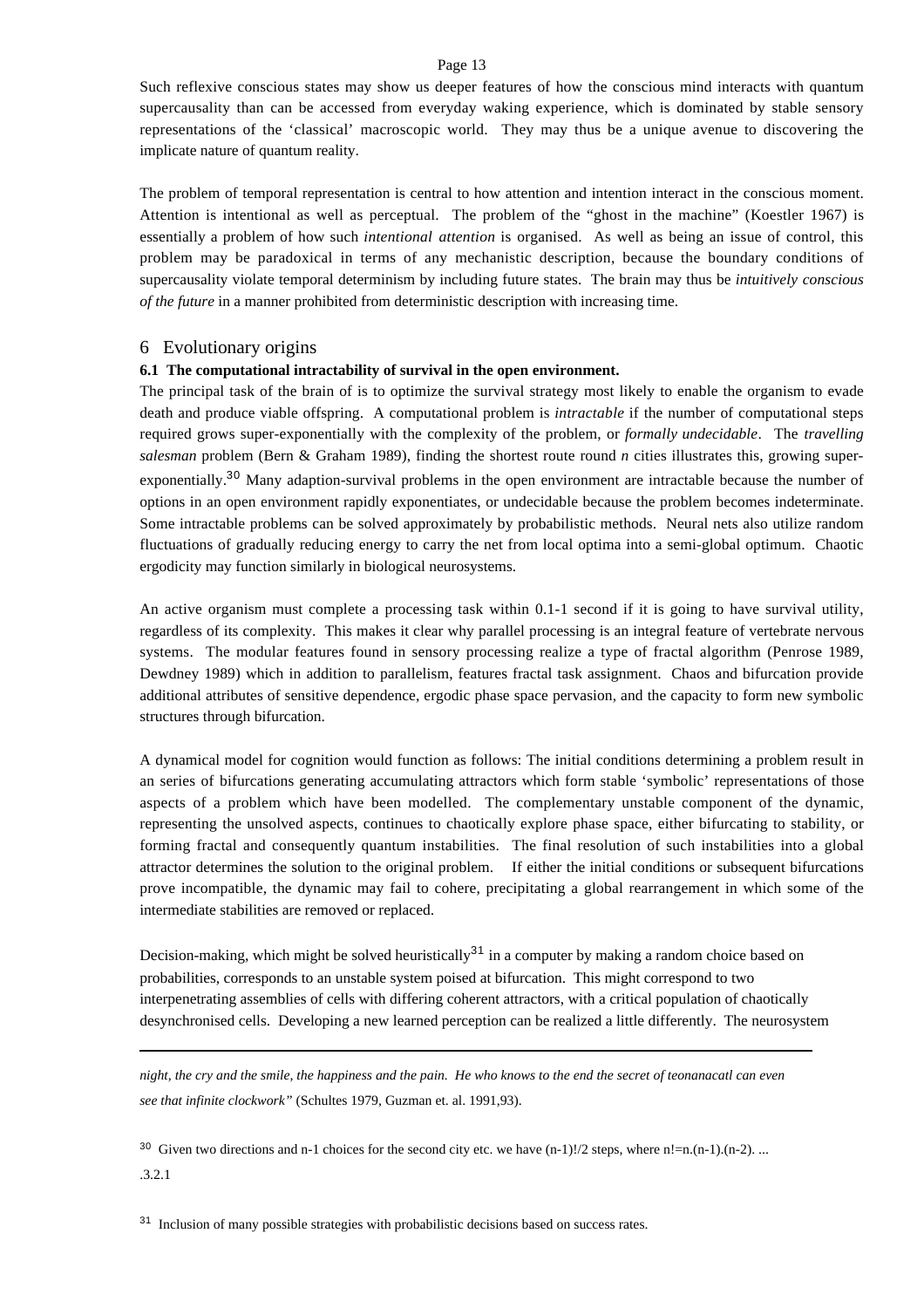enters high-level chaos, exploring its phase space and as the energy is reduced a bifurcation out of high-level chaos occurs into a new lower level attractor. We thus have bifurcation out of chaos to form new structure. Such indeterminacies can complement formal computation because the instabilities correspond to heuristic choices where computation is anyway probabilistic. For the same reason any predictive capacity resulting from transcausality complements formal computation.

### **6.2 Chaotic excitability as a founding eucaryote characteristic.**

Chaotic excitability may originate deep in evolutionary history, representing one of the oldest features of eucarvote<sup>32</sup> cells (King 1978, 1990). Hameroff (1994) has suggested that microtubules may have provided a basis for consciousness in single celled eucaryotes such as *paramecium*. While not wishing to under-play the significance of microtubules, the current model envisages a more comprehensive basis for the origin of consciousness in single celled eucaryotes centred around chaotic membrane excitation and its sensory potential. This would apply to all eucaryote cells including ciliated and unciliated forms.

The Piezo-electric nature and high voltage gradient of the membrane provides an excitable single cell with a generalized sense organ. Sensitive dependence would enable the cell to gain active feedback about the external environment without becoming locked in a any mode. Excitation could be perturbed through photons, phonons or weak bond interactions, making the membrane sensitive to light, vibration, and chemical stimuli. The effects of the fluctuating fields generated by the excitations would provide an electromagnetic sense organ. The topological closure of the cell membrane would provide local excitations with a capacity for coherence and global dynamics. Bifurcation would also provide a global means for decision-making.

Such excitability would significantly predate the computational role of neural nets, making chaos fundamental to the evolution of neuronal computing rather than emerging later from neural net organization. Chemical modifiers may have included precursors of the amine-based neurotransmitters which span acetyl-choline, serotonin, catecholamines and the amino acids such as glutamate and GABA, (Cooper et. al. 1982) several of which could have a primal status chemically. The use of positive amines may have chemically complemented the negatively charged phosphate-based lipids in modulating membrane excitability without requiring complex proteins (King 1990), supporting an early origin for excitability in the RNA era. Protein receptors could thus be a subsequent adaption.

### **6.3 Consciousness as an evolutionary manifestation of chaotic neurodynamics.**

In the supercausal model, an excitable cell, which evolved initially to achieve perceptual sensitivity or constrained optimization through chaotic excitation, would also inherit a capacity for prediction through non-local quantum interactions. This anticipatory capacity associated with quantum reduction would then constitute cellular consciousness. The evolution of the excitable cell and subsequently the sensitively-dependent brain may thus have been driven by the combined advantages of chaotic sensitivity and quantum anticipation.

Far from being an epiphenomenon, consciousness may thus have been been elaborated and conserved throughout evolution, contrary to Jaynes (1976), because it has had survival value from the single cell to the brain. In the evolutionary perspective, consciousness first developed as a cellular process and then evolved into a neurosystems property as a result of global neurodynamical coupling of chaotically excitable nerve cells. Consciousness as we know it is thus an *emergent* property of neurosystems which is already partially expressed in single cells. It is a logical conclusion that the conscious brain has been selected by evolution because its biophysical properties provide access to an additional principle of anticipation not possessed by formal computational systems.

The objective manifestations of consciousness and free-will are intrinsic to the quantum - a form of *panpsychism*. Consciousness can be associated with a quantum by virtue of the capacity of the wave function to form a global space-time model of the diverse features of the universe including its future states. Free-will is expressed in the unique choice occurring in each reduction of the wave packet. Connectivity and coherence gives the brain a degree

l

<sup>32</sup> All cells with nuclei, including protozoa, fungi, plants and animals are eucaryotes.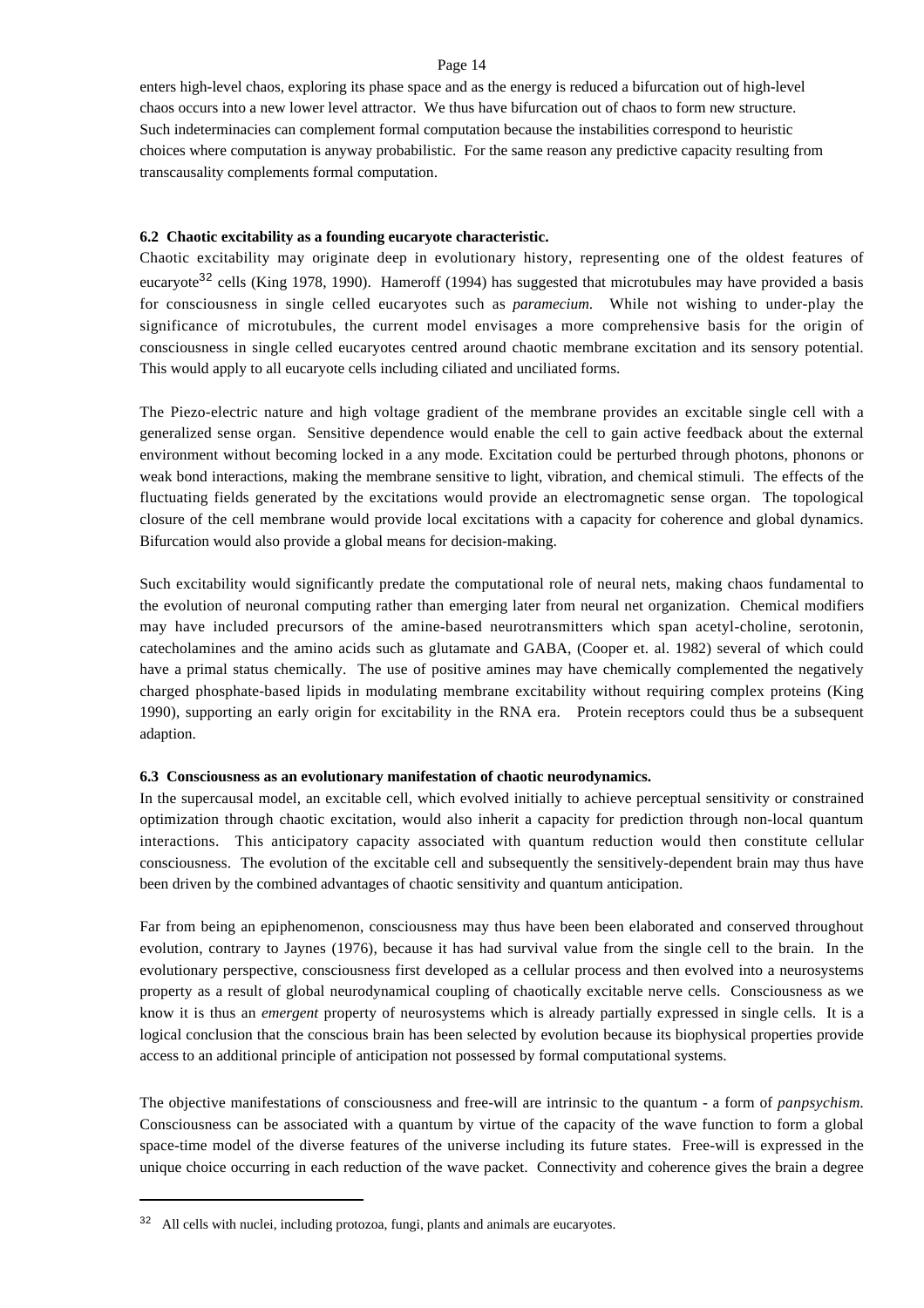of cooperative indeterminacy which is undeveloped in a single quantum, or a simple Bose-Einstein condensate like a laser, leading to our contextually elaborate experience of consciousness and free will.

## 7 : Appendix A: Non-linear dynamics in the central nervous system

*Experimental evidence for chaotic dynamics in a variety of aspects of central nervous system function has accumulated in recent years. Chaotic has been experimentally detected both at the neurosystems level and in the dynamics of single excitable cells, and ion channels have been shown to have fractal kinetics (King 1991). Although these results provide circumstantial support for the model, experimental research cannot establish more than suggestive consistency at this point in time.*

#### **7.1 Electrodynamics.**

l

7.1.1 *Neurosystems Dynamics:* Evidence has been presented for chaos in the electroencephalograms of several phases of cortical activity, including sleep, resting wakefulness and pathological states such as epilepsy (Babloyantz 1985, 1989, Basar 1990). The low correlation dimensions<sup>33</sup> of these states is consistent with chaotic neurodynamics rather than stochastic, or locally programmed behaviour, fig 1(a,b). Active mental states have slightly higher dimensions, consistent with both chaotic and stochastic models. Evoked potentials display desynchronization on unexpected input, consistent both with cognitive instability, and with phase coherence being utilized in recognition and orientation (Basar et.al. 1989, Hoke et.al. 1989), fig 1(f). Crick and Koch (1990,1992) have suggested consciousness is associated with neuron populations associated by phase coherence in the 40 Hz range, where there is evidence of attention-related change. Coherence is a property of non-linear systems.

The model of burst dynamics in the olfactory bulb advanced by Walter Freeman fig 1(d,e) combines these two aspects into a single model based on bifurcations of the chaotic temporal dynamics of coherent spatially distributed waves, which closely follows the neurophysiology and also permits real tests of pattern discrimination of neural nets displaying comparable dynamics (Freeman & Baird 1987, Skarda & Freeman 1987, Freeman 1991, Yao et.al. 1991). In this model, low level chaos is lifted into a higher energy state by inspiration associated with an animal sniffing. Chaos in this state then enables the system to explore its phase space, subsequently falling into an existing attractor in the case of a recognised odour as the breath moves to expiration, or bifurcating to form a new attractor in the case of a newly learned stimulus. The transition into chaos may thus provide sensitive dependence on input, 'randomizing' ergodic phase space exploration, parametric bifurcation to form new symbols, and possible quantum amplification. Bifurcation from high-level chaos may in turn create new structures.

7.1.2 *Single Cell Dynamics:* Similar experimental evidence has accumulated for chaos in a variety of excitable cell types, supported by the chaotic models of Chay and Rinzel (1985), fig 2(a,b). These extend the Hodgkin-Huxley equations (1952) to take account of calcium ion pumping, displaying a variety of dynamical features, including period doubling bifurcations and period three oscillations characteristic of the chaotic regime. Chaotic dynamics well-model the excitations of *Nitella* pancreas cells and excitations in neurons and heart pacemaker cells. The irregular behaviour of controlling cells in small ganglia such as in the mollusc *Aplysia* is also consistent with sensitive dependence and chaos, by contrast with the more regular beating of subordinate neurons. Single-cell chaos has also been recorded in both isolated and *in-situ* neurons.

7.1.3 *Fractal Ion-Channel Kinetics :* A Markov chain model is commonly used for ion channel kinetics34, however the likelihood that a closed channel will open behaves fractally with increasing time scales according to fig 2(c) (Liebovitch et. al. 1987a,b, 1991). This is consistent with bio-molecular structures behaving fractally, not only in a geometrical sense, but also dynamically as shown for myoglobin in (d) (Ansari et. al. 1985). The dynamics of many important biological molecules may be fractal in this way, which involves the linkage between a variety of quantum

<sup>&</sup>lt;sup>33</sup> A dimension similar to the fractal dimension but based on relationships between pairs of points in the dynamic.

<sup>34</sup> A stochastic model with a finite set of states with fixed transition probabilities.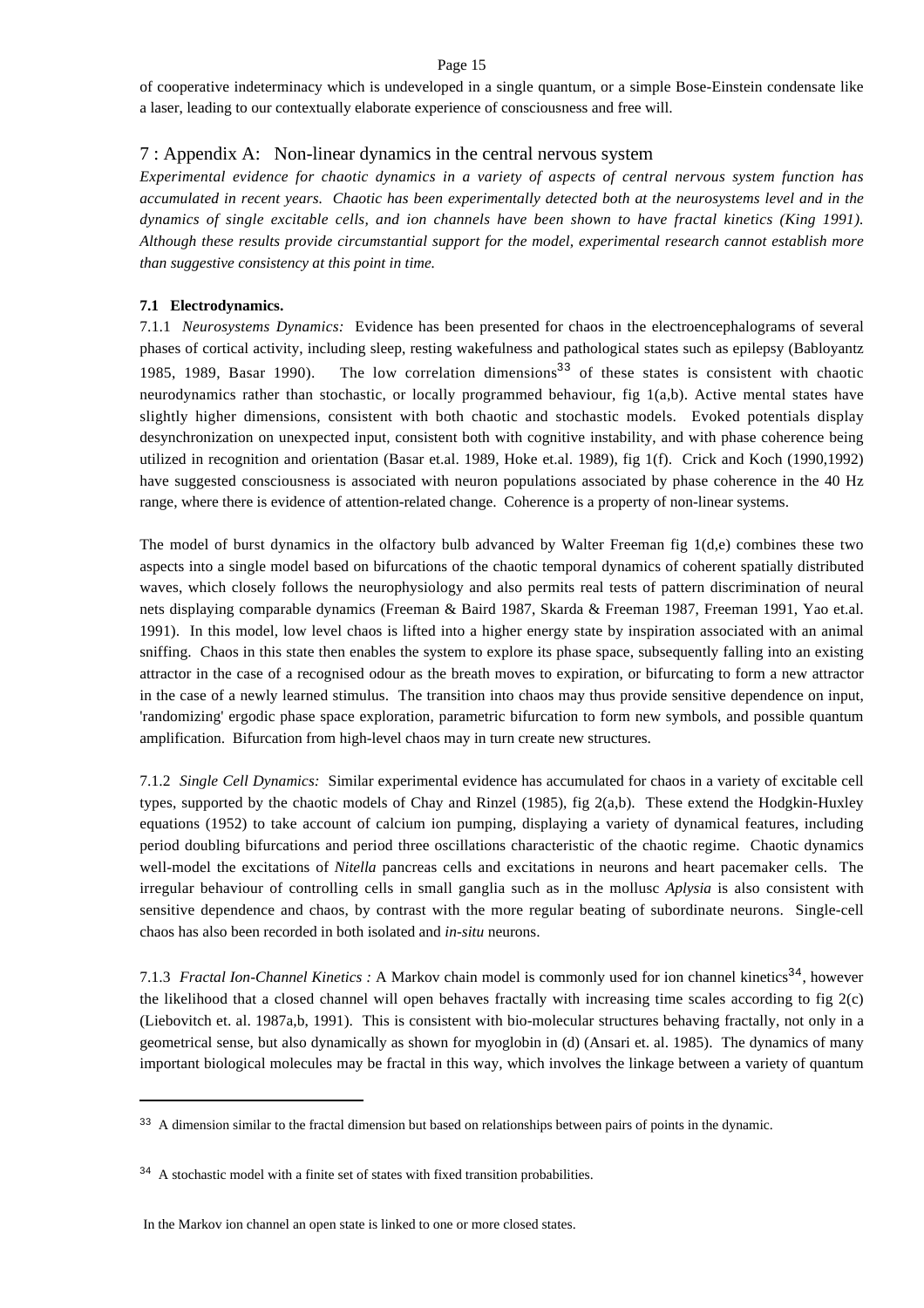excitations of differing energies and scales, and feedback between tertiary structures and active sites.

#### **7.2 Long-term adaption and development.**

The developmental organization of sensory areas of the cortex appears to be dependent on sensory innervation and stimulation, consistent with an attractor-bifurcation model founded on general genetic principles. The spatial distributions corresponding to olfactory stimuli, fig 1(d) adopt new forms on relearning the same stimulus a second time, consistent with bifurcation. Phase desynchronization of cortical evoked potentials is consistent with unstable dynamics. Adaptive reorganization e.g. of ocular dominance regions on the cortex on covering a dominant eye, and somatosensory barrels of the rodent on removing a whisker, indicate major sensory structures may arise as dynamical systems induced through bifurcation.

## 8 : Appendix B : Quantum mechanics and transactions

### **8.1 Quantum sensitivity in the sense modes.**

Limits on the sensitivity of nervous systems arise from quantum physics rather than biology. This is exemplified in fig 4(a) by the capacity of retinal cells to record singe quanta, and by the fact that membranes of cochlear cells oscillate by only about one hydrogen atom radius at the threshold of hearing, well below the level of thermodynamic fluctuations. Moth pheromones<sup>35</sup> are effective at concentrations at which only one molecule must be active, as are the olfactory sensitivities of some mammals.

Despite the apparently similar electrochemical activity of their cortical areas, both the subjective natures of vision, hearing, touch and smell, and their quantum modes, namely photons, phonons and weak bonding interactions are qualitatively quite distinct. It is possible such modes may also function in the cortex in representing senses as outlined in, 6.1. All could thus occur simultaneously in membrane excitation, resulting in *synesthesia*<sup>36</sup>, in which perception has cross-sensory effects. Hameroff (1994, p96) has suggested a similar sensory role for Bose-Einstein condensates.

## **8.3 Quantum mechanics and wave packet reduction.**

Quantum systems differ fundamentally from the classical case. While the time evolution of the system proceeds according to a deterministic Hamiltonian wave equation, e.g.

$$
(\partial^2_{\partial t} 2 - \nabla^2 + m^2) \varphi = 0,
$$
 [8.3.1]

in the measurement process, reduction of the wave packet prevents a causal description because the probability interpretation

$$
P = \varphi^*, \varphi \tag{8.3.2}
$$

determines the limits on our knowledge of the system, resulting in a *stochastic-causal* model. Measurement collapses the wave function from a superposition of possible states into one of these states. While quantummechanics predicts each outcome only as a probability, the universe appears to have a means to resolve each reduction of the wave-packet uniquely, which I will call the *principle of choice*, the subject of Schrödinger's famous cat paradox<sup>37</sup>. The indeterminacy of [8.3.2] is also reflected in Heisenberg uncertainty

$$
\Delta E \cdot \Delta t \sim \frac{h}{2\pi} \quad \Delta p_x \cdot \Delta x \sim \frac{h}{2\pi} \tag{8.3.3}
$$

in which we cannot know simultaneously all the dynamical aspects of a particle's state*.*

Reduction of the wave packet in a measurement can most simply be described in terms of a system with a series of distinct eigenvalues such as the energy levels of an atomic electron. The state of the system is represented by a state

j

<sup>35</sup> Hormone-like sexual attractants detected by sense of smell during mating.

<sup>36</sup> The experience of one sense, say a colour in relation to input of another sense, say a sound.

<sup>&</sup>lt;sup>37</sup> Quantum mechanics predicts a cat in a closed box which could be killed as a result of a radioactive decay is both alive and dead with certain probabilities, while we find when we open the box it is only one : alive! or dead!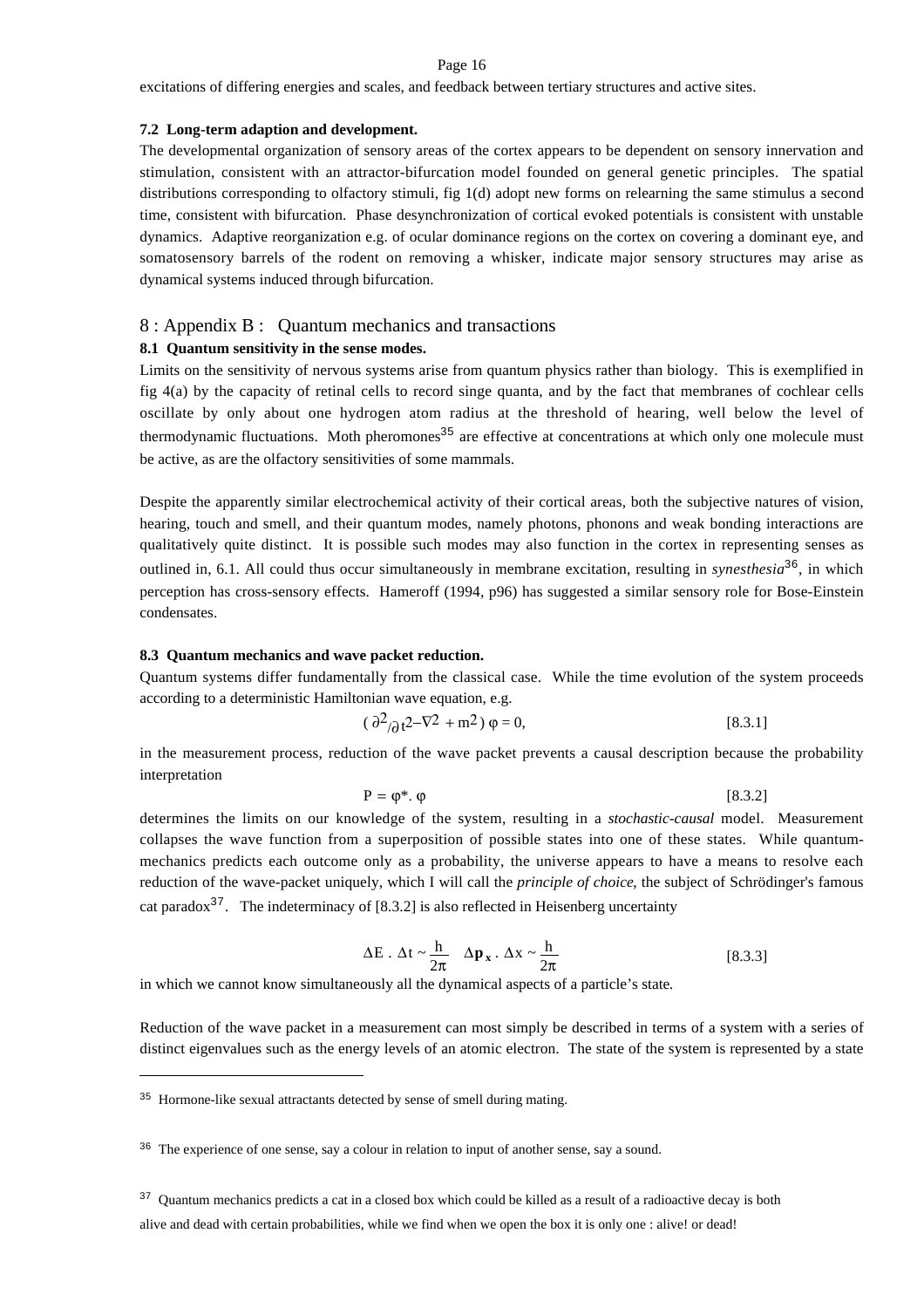vector  $|\varphi|$  which evolves in time according to the wave equation. An observable quantity A is represented by an operator with a set of eigenvectors  $\{\ket{\varphi_r}, \text{ with } |\varphi = \Re \alpha_r \ket{\varphi_r}$ . The probability (see 8.3.2) that an observation of A will give the eigenvalue  $\varphi_r$  is

$$
P = \sum |\langle \varphi_r | \varphi \rangle|^{2} \tag{8.3.4}
$$

Before measurement the state vector is  $|\varphi$ , but afterwards it has collapsed to one of the eigenvectors  $|\varphi_r|$ . Similarly a photon in an interference experiment could be anywhere in its wave function, but is absorbed by one atom on the photographic film.

#### **8.4 Quantum chaos versus uncertainty as a substrate for classical chaos.**

Repeated attempts to model a variety of quantum analogues of classical chaotic systems have revealed significant differences which may inhibit the full development of chaotic dynamics in at least some of the quantum analogues (Peterson 1991, Gutzwiller 1992). The wave aspect of the quantum effectively blurs the fractal structure and has greater amplitude around the hidden periodic orbits. Such quantum inhibition may result in edge-of-chaos dynamics consistent with quantum computation paradigms (Brown 1994). The particle traversing a molecule fig 4(h,i) gives an illustration of chaos in molecular kinetics (Gutzwiller 1992) displaying chaotic variation in transition time [phase]. This supports a model in which molecular complexes form an interface between chaos and quantum nonlocality as portrayed in the fractal models illustrated in fig 2(d,e).

However it is the stochastic wave-reduction aspect of quantum mechanics which generates the unpredictabilities found in chaotic physical systems and is the source of randomness in their statistical mechanics. For example molecular kinetics is made uncertain through diffraction of the wave aspect of a molecule by other molecules. An amino acid at room temperature has a self-diffraction angle of about  $5^{\circ}$  (King 1989), contributing initial condition uncertainty to each successive kinetic encounter when traversing a molecular medium. One of the important roles of classical chaos may thus be *quantum inflation*, the amplification of quantum fluctuation into global perturbations of the dynamic.

#### **8.5 Quantum concepts and consciousness**.

j

Interest in quantum concepts in brain function has had a considerable history Eddington (1935), Szent-Gyorgyi (1960), Eccles (1970) and Bohm (1980). Wigner (1961), Popper and Eccles (1977) and Margenau (1984) and among others have suggested that quantum reduction is precipitated by the consciousness of the observer<sup>38</sup>. Quantum decoherence (Zurek 1991) or registering a classical record is also a possibility. Bohm's (1952) work on the Einstein-Podolsky-Rosen conjecture, the advent of Bell's theorem and the Aspect experiments (Clauser & Shimony 1978, Aspect et. al. 1982) which display spin-correlations between a split photon pair over space-like intervals have demonstrated that hidden variable theories cannot be locally-causal, i.e. depend on local interactions which are transmitted no faster than light.

The possible implications of quantum non-locality for consciousness depend on which interpretation of quantum mechanics is used. Some theorists who follow the Everett many-worlds interpretation assert that reduction of the wave packet never occurs and that the universe is continually branching into all of its possible quantum outcomes which are presumed to co-exist as parallel aspects of a cosmic wave function. In such a view every quantum calculation is a superposition of overlapping quantum states and the utility of quantum non-locality is reduced to forming a parallel computer using superimposed states instead of discrete logic.

It has been proposed that Bose-Einstein condensates could function as quantum computers in which correlated particles could perform a superposition type computation (Zohar 1991, Hameroff 1994). Hameroff has made the suggestion that microtubules could be a form of quantum computer possibly taking the form of a molecular cellular automaton. Cellular automata are capable of being formal computers. Deutch (1985) has analysed the potentiality

minds thus lead to ambiguities of splitting. One way around this paradox is to require mind to be a cosmic unity, another is that the *first* conscious observer in the chain collapses the wave function.

Page 17

<sup>38</sup> In the Wigner's friend paradox, an observer's friend splits the wave function, and reports on the result. Multiple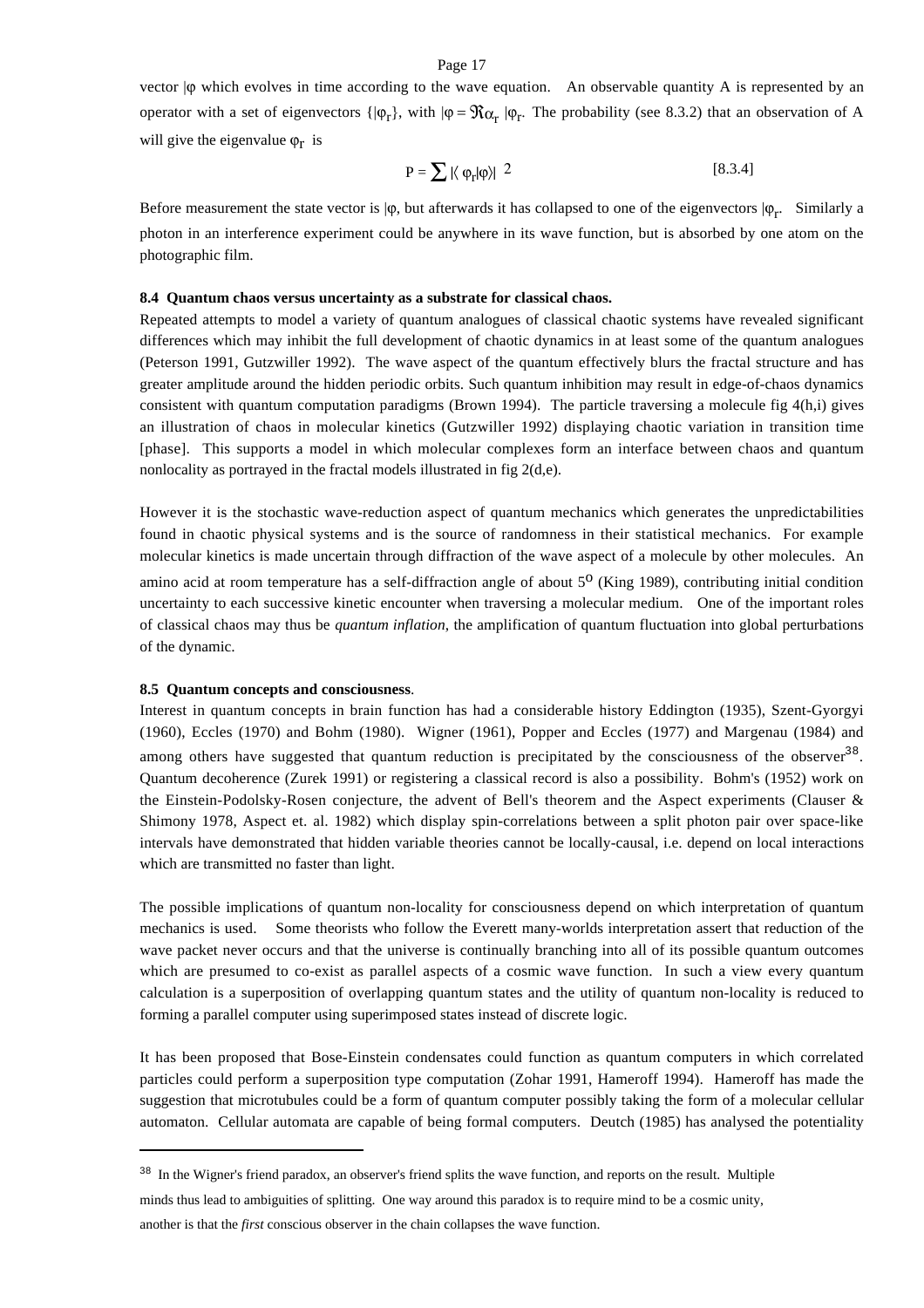of a quantum computer utilizing superposition of states. Although several instances have been given in which a quantum computer might solve specific tasks more efficiently, (Lockwood 1989) there do not appear to provide qualitative advantages over parallel distributed processing.

 The many-worlds interpretation contradicts the evidence of our conscious sensory processes which experience only one of the possible outcomes thus conforming to a single historical process. Other approaches depend directly of collapse of the wave packet. The mathematician Roger Penrose (1986,1989) has suggested that collapse of the wave function may be a deterministic process based on the interaction of the superimposed wave function with the gravitational field at the level of one graviton. He has also postulated the idea of non-locality correlating the activity of various parts of the brain (Penrose 1987). The supercausal model proposed earlier in this paper, 5.2 is similarly based on quantum reduction.

#### **8.6 The transactional interpretation of quantum mechanics**

The supercausal model is based on the transactional interpretation, which developed out of Feynman's absorber theory (Davies 1974), is a form of special-relativistic quantum mechanics, utilizing the Feynman propagator diagram, fig 4.

The basis of the transactional interpretation is that each real and virtual particle can exist only as a link between emission and absorption foci, as an instance of the self-interaction of the universe, and consequently that particles cannot be created only to disappear into empty space. It is consistent with the behaviour of all virtual particles which mediate the quantum fields of the fundamental forces such as electromagnetism and the nuclear forces, and gravity, because each virtual particle must have an emission and an absorption focus to ensure it exists only within the limits set by quantum uncertainty (18). It is also consistent with Feynman diagrams in which a particle travelling in the usual (*retarded*) direction can be equated with its anti-particle in the time-reversed (*advanced*) state. Time reversal is standard in Feynman diagrams, a time-reversed electron being equivalent to a positron fig 4(e)39. For a photon, which is its own anti-particle, these reduce to *offer* and *confirmation* waves of the emission and absorption foci.

The relativistic energy-momentum equation

$$
E^2 = \mathbf{p}^2 + m^2 \tag{8.6.1}
$$

[8.6.2]

has two solutions

l

in which the negative energy solution has reversed temporal behaviour in space-time. For example, the Hamiltonian equation, 8.3.1 for a zero spin particle with mass m has elementary solutions:

 $^{2}$ + m<sup>2</sup>

$$
\varphi_{+,k} = (2\pi)^{-3/2} e^{i (k.x - \omega t)}
$$
 [8.6.3a]

$$
\varphi_{-,\mathbf{k}} = (2\pi)^{-3/2} \mathbf{e} - \mathbf{i} (\mathbf{k}.\mathbf{x} - \omega \mathbf{t})
$$
 [8.6.3b]

where 
$$
\omega = (k^2 + m^2)^{1/2}
$$
 [8.6.4]

In the transactional interpretation of quantum mechanics (Cramer 1986) fig 4(d), a mutual encounter between emitter and absorber is modelled by the release of crossed-phase advanced and retarded waves, each having zeroenergy, the *offer* wave of the emitter and the *confirmation* wave of the absorber. The retarded portion of the offer wave travels with increasing time in the usual manner permeating space-time and meeting potential absorbers. Each potential absorber in turn releases a confirmation wave. The advanced portions of the confirmation waves back propagate in time, meeting simultaneously at the emission vertex. Collapse now occurs so that one absorber is associated with the emitter. The mutual interference of these advanced and retarded waves produces a real superposition (the photon) between the emission and absorption events in space-time. Transaction is represented also in the fundamental equation, 8.3.2 in which the two wave function terms  $\phi$  and  $\phi^*$  represent the offer and

<sup>&</sup>lt;sup>39</sup> This correspondence enabled Dirac to predict the existence of the positron from the negative energy solutions to his electron wave equation.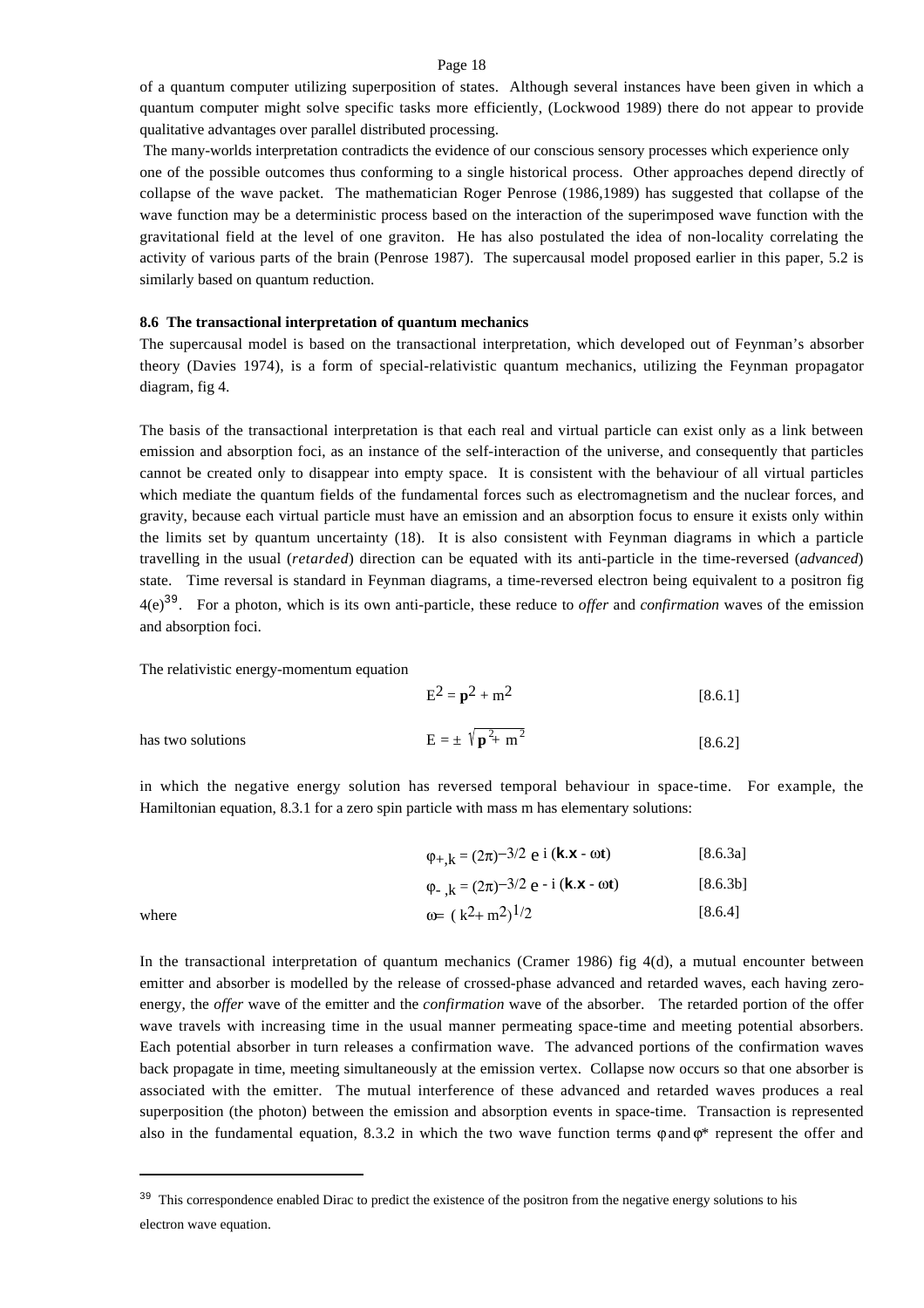confirmation waves, the \* [complex conjugate] arising from time inversion of the advanced confirmation wave.

In the Feynman diagram fig 4(b), the force between electrons is determined by integrating all possible virtual photon and higher-order interactions (c). The photon is *virtual* because it exists only for an interval consistent with the uncertainty relations, 8.3.3, and is detected only by its secondary effects in the electric field. While in virtual exchange, the effects of all possible exchanged photons are integrated, in the case of a real photon, the boundary condition that only one particle is exchanged, forces quantum reduction of the set of all possible exchanges to one real exchange.

The Aspect experiments illustrate that correlations occur across space-like intervals which cannot be bridged at the speed of light. The transactional interpretation explains such correlations by the confirmation waves of both absorbers interfering at the emission focus thus producing a communication by backward referral to the time the photon was emitted. Transactions are also the basis of the decoherence model of wave function collapse (Zurek 1991).

#### **8.7. Transactions and Quantum Computation**

Quantum computation (Brown 1994) has become an exciting issue in physics and computing because it provides the potentiality to profoundly speed up parallel computational processes, and even possibly provide solutions to problems which may be classically intractable (Calude and Pavlov 2002). Quantum computational schemes suffer from the need to maintain isolation from disturbance during calculation, however various consciousness research programs seek to find biophysical evidence for coherent states and the potential capacity for quantum computation in nucleic acids and other structures.

The configurations used in posing quantum computational problems such as decryption have features in common with the configurations one would anticipate the brain using in transactional anticipation, raising the possibility of these two quantum processes interpenetrating. In a decryption context a set of quantum systems are partially excited so they enter a superposition of excited and unexcited states. The quantum system is divided into two parts L and R so that measurement of one part R collapses the other L to a solution to the decryption problem. The solution in L is then decoded by using quantum parallelism again to convert L into its own discrete Fourier transform thus displaying its periodicities and giving a pointer to the numerical solution.

Transactional decision making differs from quantum computation in that the boundary conditions, instead of being a superposition leading to a measurement of a computed solution are a superposition leading to an open-ended decision which does not have a precise computational answer but rather may anticipate a future state of the brain. However in other respects, the biological substrates providing capacity for quantum computation and transactional decision making would strongly overlap providing a potentially common and complementary functional design.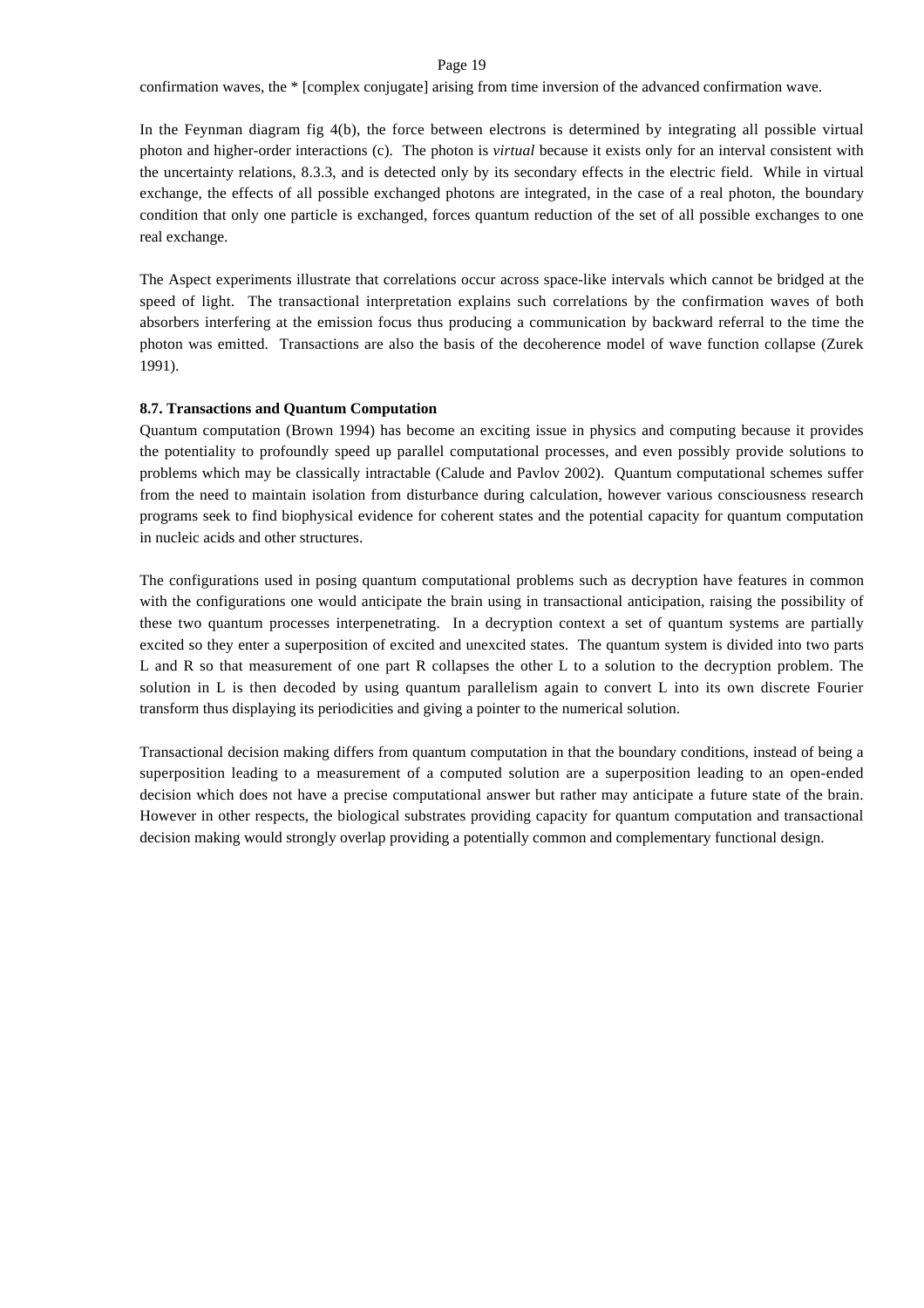

 Fig 5: (a) Nor-epinephrine and serotonin pathways originating from mid-brain centres modulating light and dreaming sleep are distributed across wide areas of the cortex (Bloom et. al. 1985). (b) Inputs from different areas impinge on a singe hippocampal CA1 neuron via distinct neurotransmitters, thus mapping neurosystems architecture on to single cells (Alkon 1989). (c) Looping circuits of the limbic system are involved in both affect and memory. (d) Limbic structures in brain section (Bloom et. al. 1985).



Fig 6: (a) Cortical modularity in PET scans. (i) Silent reading is contrasted with reading aloud, in which there is wider cortical involvement, including motor and somatosensory lips areas. (ii) Counting down is contrasted with visualizing a walk into town, stimulating a variety of frontal areas as well as the parietal cortex (P. Roland ex Blakemore 1991). The supplementary motor cortex is activated in all four views. (b) Similarity of the REM sleep EEG (iv) to the alert state [(i)-(iii) eyes open]. (c) REM sleep PET scan parallels the awake brain in activation of visual cortex and frontal lobes [dark], except for reduced REM inferior frontal activity (\*), consistent with the lack of control in dream sequences.

## 9 Appendix C : The neurophysiological basis of mind

The experience of consciousness requires the global participation of the active brain. The 'graceful degradation' of function and subjective awareness that results from damage to a variety of cortical areas (Blakemore 1991) suggests the mind arises from distributed brain processes, rather than a specialized area. The major structures in the brain will be examined to indicate how each contributes to a global dynamical system representing the active conscious state.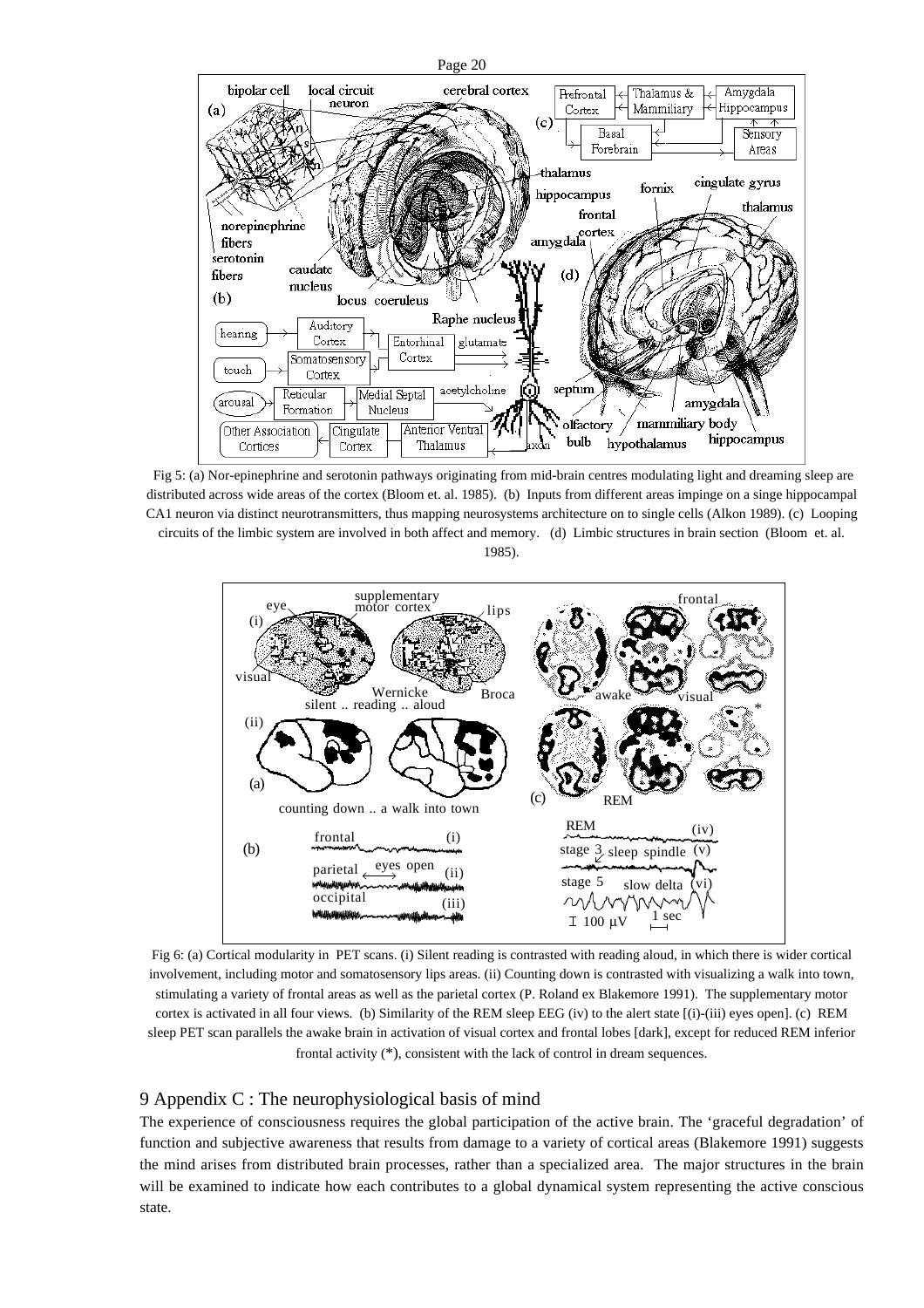#### **9.1 Modular representations on the cortex.**

Many different aspects of conscious experience can be associated with transform processing in which primary sensory inputs are transformed into an envelope of features including oriented lines, binocular dominance and the homunculus representing the body in the somatosensory cortex (*Fodor 1983, Mountcastle 1978). A variety of experiments confirm features such as written and spoken language, music, faces, spatial orientation etc. are all localized in a modular way, sometimes lateralized predominantly in one hemisphere, as is the case for language. Visual processing is clearly modular, with line orientation columns, and parallel processing of colour and movement in distinct areas (Zeki 1992). It remains unclear how these modular aspects are reintegrated except by diffuse connections as they have no common projection area. The PET scans in fig 6(a) illustrate the correspondence between different conscious activities and the activity of specific modular regions of the cortex, including Wernicke's and Broca's areas of linguistic interpretation and articulation, the supplementary motor cortex, and areas in the frontal lobes. Listening to ambiguous signals [time reversed recordings] can activate a majority of the cortex (Friberg 1992) suggesting activation is a product of instabilities in the process of forming a representation.*

Such studies support a modular distributed internal model, which may also be like a hologram in its use of distributed phase fronts and wave transforms. This aspect arises naturally from the many to many nature of synaptic connections, the simultaneity of the Hebbian response and the decomposition of sensoria into modular characteristics, forming a parallel representation in which each experience or memory is registered across the cortex in terms of its attributes.

### **9.2 Ascending distributed pathways.**

A very important contribution to conscious activity comes from the distributed pathways ascending from the midbrain centres responsible for general arousal in the reticular activating system, and in regulating the modes of wakefulness, light and dreaming sleep. Two pathways, fig 5(a), involving the [inhibitory] neurotransmitters serotonin and nor-epinephrine, lead from the Raphe Nuclei and the Locus Coeruleus to diverse cortical areas. Methylated serotonin and catecholamine analogues constitute key hallucinogens. The onset of dreaming sleep is heralded by activity of cells in the Pons and silencing of cells in the Raphe Nuclei and Locus Coeruleus (Bloom et. al. 1985). Similar dopamine paths spread out from the Substantia Nigra into the frontal lobes and motor centres.

Dreaming sleep is one of the most singular phases of conscious activity in which feedback appears to be accentuated at the expense of external input, generating complete subjective realities. The nature and function of dreaming consciousness and its wealth of detail remains obscure. Dreaming states provide active PET scans and EEGs similar to the waking state, fig 6(b,c), reflecting the conscious intensity of dream experiences. One difference in dreams which may reflect their uncontrolled nature is the lower activity of the inferior frontal cortex (Madsen et.al. 1991). Hallucinogen action may also occur through the ascending distributed pathways, giving them the capacity to modulate excitability across the entire cortex. Alongside dreaming, they are responsible for some of the most remarkable changes discovered in the nature of consciousness.

#### **9.3 The limbic system.**

The *limbic system* fig 5(b-d), (Mishkin et.al.1988, Alkon 1989) forms a set of looping pathways combining sensoria, emotional states and episodic long-term memory. The hippocampus, which has an older three-layered structure than the six-layer neocortex has a pivotal role in long-term memory. It has projections from diverse sensory areas via the entorhinal cortex and feeds back into the thalamus and subsequently to cortical areas including prefrontal, cingulate gyrus, and basal forebrain (c). The amygdala has similar looping circuits linking sense modes and connecting to the thalamus and deeper emotional centres in the hypothalamus. Phase decoherence occurs in the hippocampus during orientation to unfamiliar stimuli. The limbic system thus forms a bridge between emotion, memory and representation of actions and goals in the frontal lobes, consistent with the emotional and motivational side-effects of frontal lobotomy and studies on time-delayed learning in damaged hippocampi.

#### **9.4 The frontal cortex : Time and intentional action.**

The frontal cortex forms representations of activities in time integrating future intentions and goals into timedirected actions based on past experiences. These may involve immediate memory, the central survival strategies figuratively described as the super-ego, and the capacity to anticipate and predict events in motion. Thus the frontal cortex may generate a spatially distributed representation of time in terms of the organization of both remembered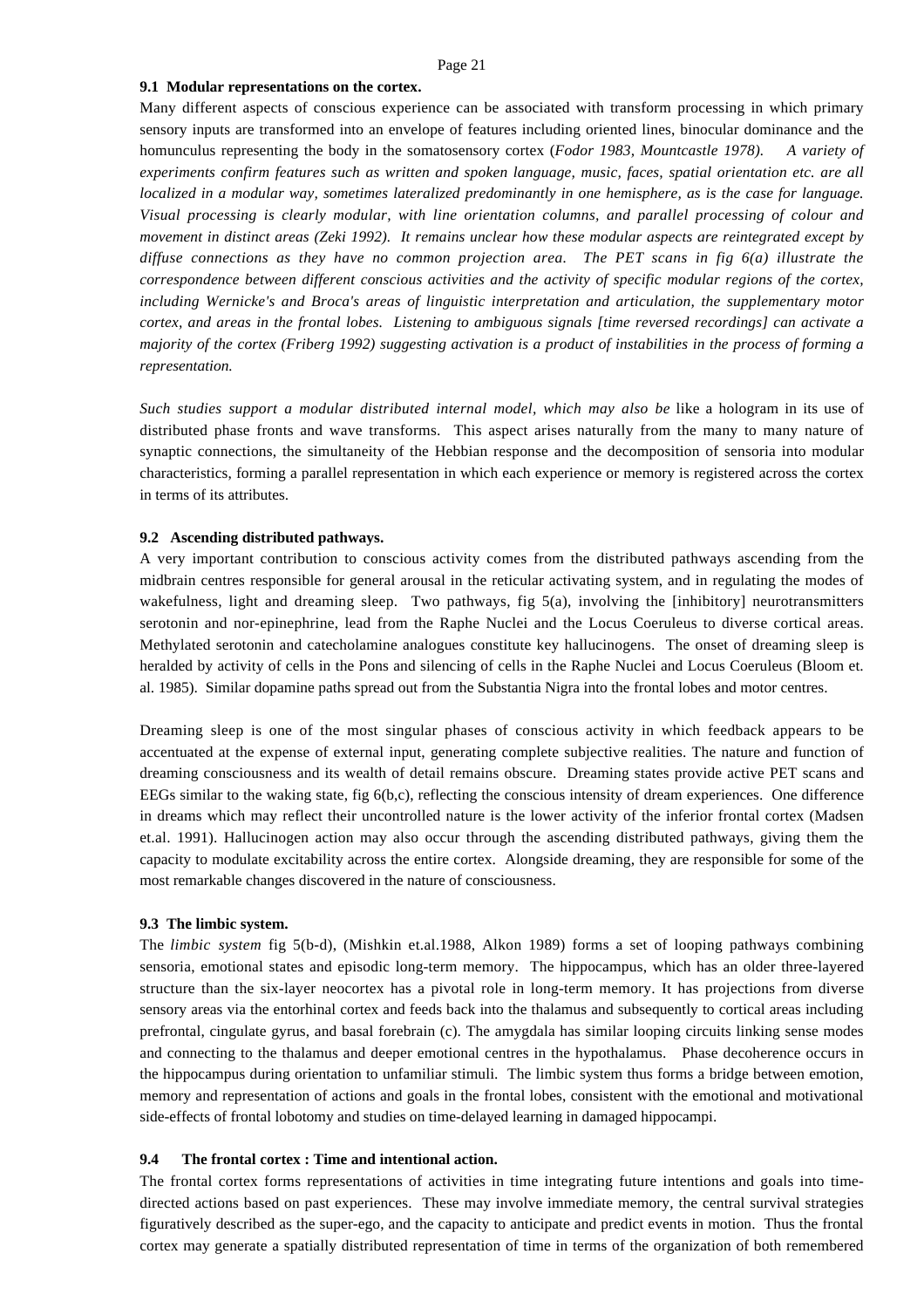and planned actions spanning the past and future, utilizing oscillatory phase relations as seen in EEG and evoked potential studies.

Immediate short-term memory appears to be centred on the prefrontal cortex with reciprocal connections with both the parietal cortex and the limbic system. Prefrontal damage effects use of knowledge to guide behaviour in everyday situations, including predictive tracking e.g. of projectile movements (Goldman-Rakic 1992). When a monkey is trained to look at where a target has disappeared after a delay, selected cells in the prefrontal cortex fire on the target disappearing, others fire during the delay and others on the motor act. Such eye movement also involves feedback loops to the basal brain. Prefrontal action is modular with spatial and compound attributes active in different loci.

#### **9.5 Global dynamics : Mind states and brain states.**

Examination of the contributions to consciousness by the major structures of the brain confirms that all are required in interaction for consciousness as we know it to occur. This suggests that consciousness is a global product of the brain as a dynamical system. The reciprocal linkages between the cortex and thalamus provide for active dynamical coupling. Energetic activation by the ascending distributed pathways is essential for consciousness and function of the cortical dynamical system. These pathways play the role of adjusting parameters which can take the cortex through various modes of conscious activation or coma. The sensory and associative areas of the cortex can be seen to contribute in a modular manner to the envelope of features of conscious experience, representing both perception and action in time. The looping circuits of the limbic system are structured to provide feedback between cortical areas involved in emotional tone, sensory integration and accessing past experiences. The hippocampus appears to provide additional parameters which subsequently enable serial access to past experience in relation to a current stimulus. The major anatomical structures in the brain have their natural explanation in the way they form a global dynamical system whose interactive states correspond to our conscious awareness. The global dynamical system also explains the *binding problem*, the unitary nature of consciousness in a parallel distributed brain.

#### 10 Conclusion

The importance of developing a model of brain function which gives a consistent description of mind, consciousness and free-will, is profound. The brain may provide a unique manifestation of the *supercausal* aspect of quantum reduction as a result of its unique connectivity, coherence and chaotic sensitivity. Cosmology is not simply a matter of vast energies, but also quantum laws. The diversity of wave-particles resulting from symmetrybreaking of the four fundamental forces finds its final interactional complexity in molecular systems, ultimately realized in the most delicate and complex of molecular systems known - the conscious brain. The brain may thus be a doorway between two complementary aspects of the physical universe, the time-directed nature of cosmic symmetry-breaking and the time-symmetric nature of the sub-quantum domain (King 1989). If so, consciousness and mind-brain duality may be central to cosmology.

> It seems Einstein's god has had the foresight to play with predictive dice. C.K.

#### **REFERENCES**

Alkon D.L., (1989), *Memory storage and neural systems*, Scientific American, **July**, 26-34.

Ansari A, Berendzen J., Bowne S., Frauenfelder H., Iben I., Sauke T., Shyamsunder E., Young R., (1985), *Protein states and protein quakes*, Proc. Nat. Acad. Sci. **82** 5000-4.

Aspect A., Dalibard J., Roger G., (1982), *Experimental tests of Bell's theorem using time-varying analysers*, Phys. Rev. Lett. **49**, 1804.

Babloyantz A. & Salazar J.M., (1985), *Evolution of chaotic dynamics of brain activity during the sleep cycle*, Phys. Lett. **111A**, 152 - 156.

Babloyantz A., (1989), *Estimation of correlation dimensions from single and multichannel recordings*, in Basar E., Bullock T.H. eds. Brain Dynamics Springer-Verlag, 122-130.

Barrow J.D., Tipler F.J., (1988) The Anthropic Cosmological Principle Oxford, Oxford.

Basar E., (1990), *Chaotic dynamics and resonance phenomena in brain function : Progress, perspectives and thoughts*, in Basar E. ed. Chaos in Brain Function Springer-Verlag, Heidelberg 1-30.

Basar E., Basar-Eroglu J., Röschke J., Schütt A., (1989), *The EEG is a quasi-deterministic signal anticipating sensory-cognitive tasks*, in Basar E., Bullock T.H. eds. Brain Dynamics Springer-Verlag, 43-71.

Bern M. & Graham R., (1989), *The shortest network problem*, Sci. Am. **Jan**, 66 - 71.

Blakemore C. (1991) Sir Douglas Robb Lectures, Auckland N.Z.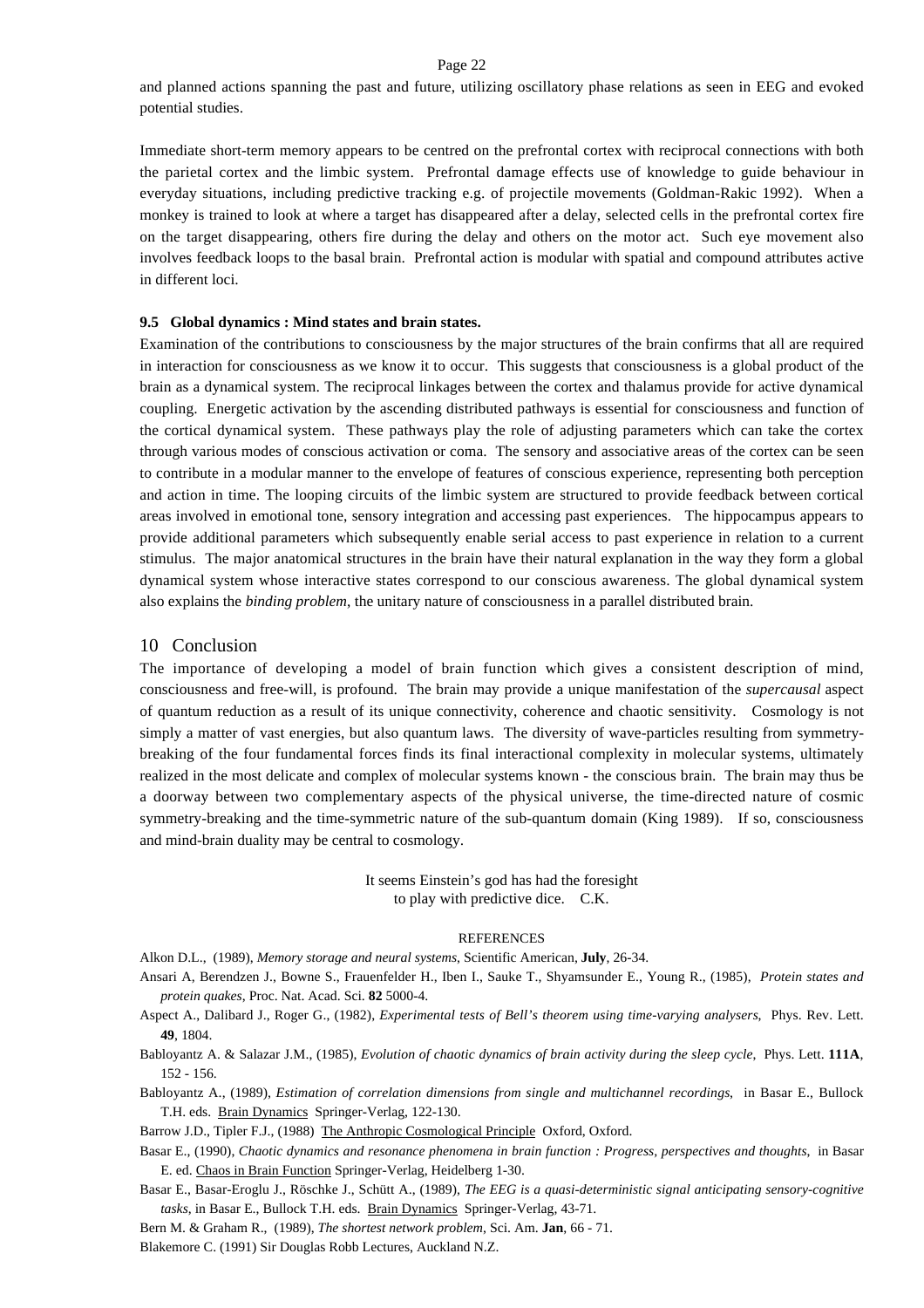Bloom F., Lazerson A., Hofstadter L. (1985) Mind, Brain and Behavior Freeman NY

Bohm D. (1952), *A suggested interpretation of the quantum theory in terms of 'hidden' variables, I & II,* Phys. Rev. **85** 166-93.

- Bohm D. (1980), Wholeness and the implicate order London, Boston and Henley, U.K. Routeledge & Kegan Paul.
- Bower J. (1992) *Relations between the dynamical properties of single cells and their networks in pyriform (olfactory) cortex* 437-62 in McKenna T., Davis J.,Zornetzer S. (1992) Single Neuron Computation Academic Pr. San Diego..
- Brown, J. (1994, September 24) . A quantum revolution for computing. New Scientist, 274, 21-24.
- Calude C., Pavlov B. Lightspeed computing in New Scientist 6 Apr 2002
- Chay T.R., Rinzel J. (1985), *Bursting, beating and chaos in an excitable membrane model*, Biophys. J. **47**, 357-366.
- Churchland P. (1981) *On the alleged backward referral of experiences and its relevance for the mond-body problem* Philosophy of Science **48** 165-81,
- Churchland P. (1981) *The timing of sensations : Reply to Libet* Science **48** 492-7.
- Clarke C. (1994), *Coupled molecular oscillators do not admit true Bose-Einstein condensations* J. Phys. A. (to appear).
- Clauser J.F., Shimony A., (1978), *Bell's theorem : experimental tests and implications*, Rep. Prog. Phys. **41**, 1881 1927.
- Cooper J.R., Bloom F.E., Roth R.H. (1982) The Biochemical Basis of Neuropharmacology 4th ed. Oxford Univ. Pr.
- Cowan J.D., Sharp D.H. (1988) *Neural Networks* Quart. Rev. Biophys. **21** 365 427.
- Cramer J.G., (1986), *The transactional interpretation of quantum mechanics*, Rev. Mod. Phys. **58**, 647 687.
- Crick F., C. Koch (1990) *Towards a neurobiological theory of consciousness* Seminars in Neurosciences **2** 263-75.
- Crick F. and Christopher K. (1992) *The problem of consciousness* Sci. Am. **Sep** 111-7.
- Davies P.C.W. (1974), The Physics of Time Asymmetry Surrey Press.
- Dennett D. C. (1991) Consciousness Explained Little Brown & Co., Boston.
- Deutsch D., (1985), *Quantum theory, the Church-Turing principle and the universal quantum computer*, Proc. Roy. Soc. Lond. **A400**, 97-117.
- Dewdney, A.K. (1989) *Computer Recreations* Scientific American **Dec** 140-2.
- Dunne J. W. (c 1935) An Experiment With Time Faber, 1st ed.
- Eccles J.C. ed., (1966), The Brain and Conscious Experience , Springer-Verlag, Berlin.
- Eccles J.C., (1970), Facing Reality, Springer, New York, Heidelberg.
- Eddington A.S., (1935), New Pathways in Science, Cambridge Univ. Press, Cambridge.
- Fodor Jerry (1983) *The modularity of mind* MIT Press Bradford, Cambridge MA.
- Freeman W. (1991) *The physiology of perception* Scientific American **Feb** 35-41.
- Freeman W., B. Baird (1987) *Relation of olfactory EEG to behavior : Spatial analysis* Behavioral Neuroscience **101** 393-408.
- Friberg Lars, T. McLaughlin, B. Steinberg *Networks of activated cortical regions subserving language and attentional functions in the the normal human brain* Brain and Mind : Danish Royal Academy of Sciences Aug 1992.
- Goldman-Rakic P. (1992) *Working Memory and the Mind* Sci. Am. **Sep** 73-79.
- Gutzwiller, M. (1992) *Quantum Chaos* Scientific American **Jan** 78-84.
- Guzman G., Bandala V.M., King C.C. (1991) *A New Species of Psilocybe of Section Zapatecorum from New Zealand*. Mycological Research **95/4** 507-508.
- Guzman G., Bandala V.M., King C.C. (1993) *Further observations on the genus Psilocybe in New Zealand* Mycotaxon **XLVI** 161-70.
- Hameroff Stuart (1987) Ultimate Computing North-Holland Amsterdam.
- Hameroff S.R. (1994) *Quantum coherence in microtubules: A neural basis for emergent consciousness?* J. Consc. Stud. **1/1** 91- 118.
- Hardcastle V.G. (1994) *Psychology's binding problem and possible neurobiological solutions* J. Consc. Stud. **1/1** 66-90.
- Harner M.J. (1973) Hallucinogens & Shamanism Oxford University Press.
- Hodgkin A.L., Huxley A.F., (1952), *A quantitative description of membrane current and its application to conduction and excitation in nerve*, J. Physiol. **117**, 500-544.
- Hoke M., Lehnertz K., Pantev C., Lütkenhöner B., (1989), *Spatiotemporal aspects of synergetic processes in the auditory cortex as revealed by the magnetoencephalogram*, in Basar E., Bullock T.H. eds. Brain Dynamics, Springer-Verlag , 84-108.
- Honderich T. 1984 *The time of a conscious sensory experience in mind-brain theories* J. Th. Biol. **110** 115-29.
- Hooper J. & Teresi D., (1986), The Three-Pound Universe, MacMillan New York .
- Horgan J. (1992) *Quantum Philosophy* Sci. Am. **July** 94-104.
- Hubel D.H. & Wiesel T.N. (1979) in Flannagan D. ed., The Brain Scientific American Books, Freeman.
- Jaynes Julian (1976) *The origin of consciousness in the breakdown of the bicameral mind* Houghton:Mifflin, Boston.
- Jen Erica (1990) 1989 Lectures in Complex Systems : Santa Fe Inst Studies in the Science of Complexity Addison-Wesley ISBN 0-201-50936-9.
- King C.C., (1978), *Unified field theories and the origin of life*, Univ. Auck. Math. Rept. Ser. 134.
- King C.C., (1989), *Dual-time supercausality*, Phys. Essays **2**, 128 151.
- King C.C., (1990), *Did Membrane Electrochemistry Precede Translation?* Origins of Life & Evolution of the Biosphere **20**, 15 25.
- King C.C. (1991), *Fractal and Chaotic Dynamics in the Brain* Prog. Neurobiol. **36** 279-308.
- King, C.C. (1996a). Fractal neurodyamics and quantum chaos : Resolving the mind-brain paradox through novel biophysics *.*In E. Mac Cormac and M. Stamenov (Eds.) Fractals of brain, fractals of mind, Advances in Consciousness Research, 7 : John